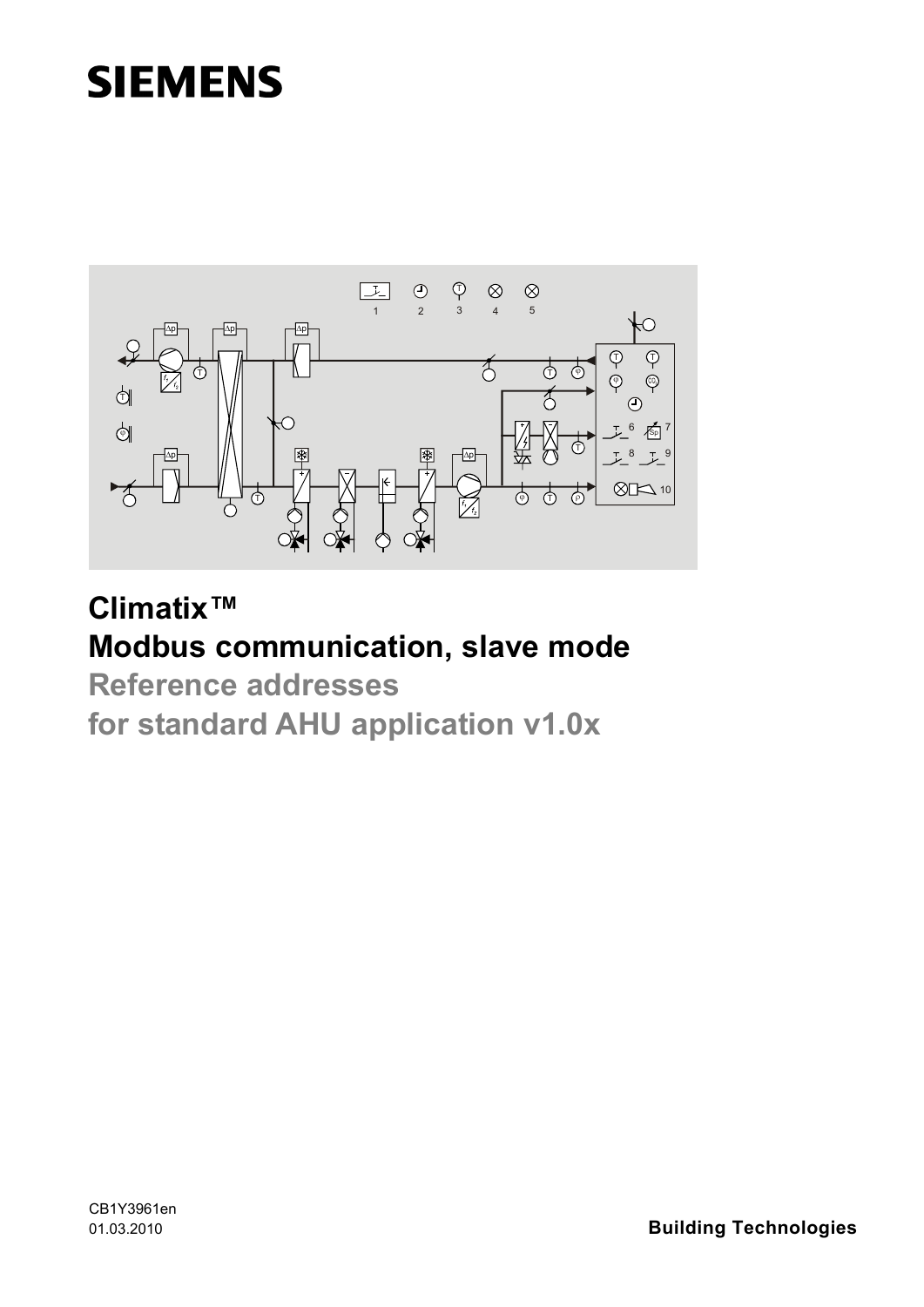Siemens Switzerland Ltd. Building Technologies Group International Headquarters Gubelstrasse 22 CH-6301 Zug Tel. +41 41-724 24 24 Fax +41 41-724 35 22 www.siemens.com/sbt

2 / 28

© 2010 Siemens Switzerland Ltd. Subject to change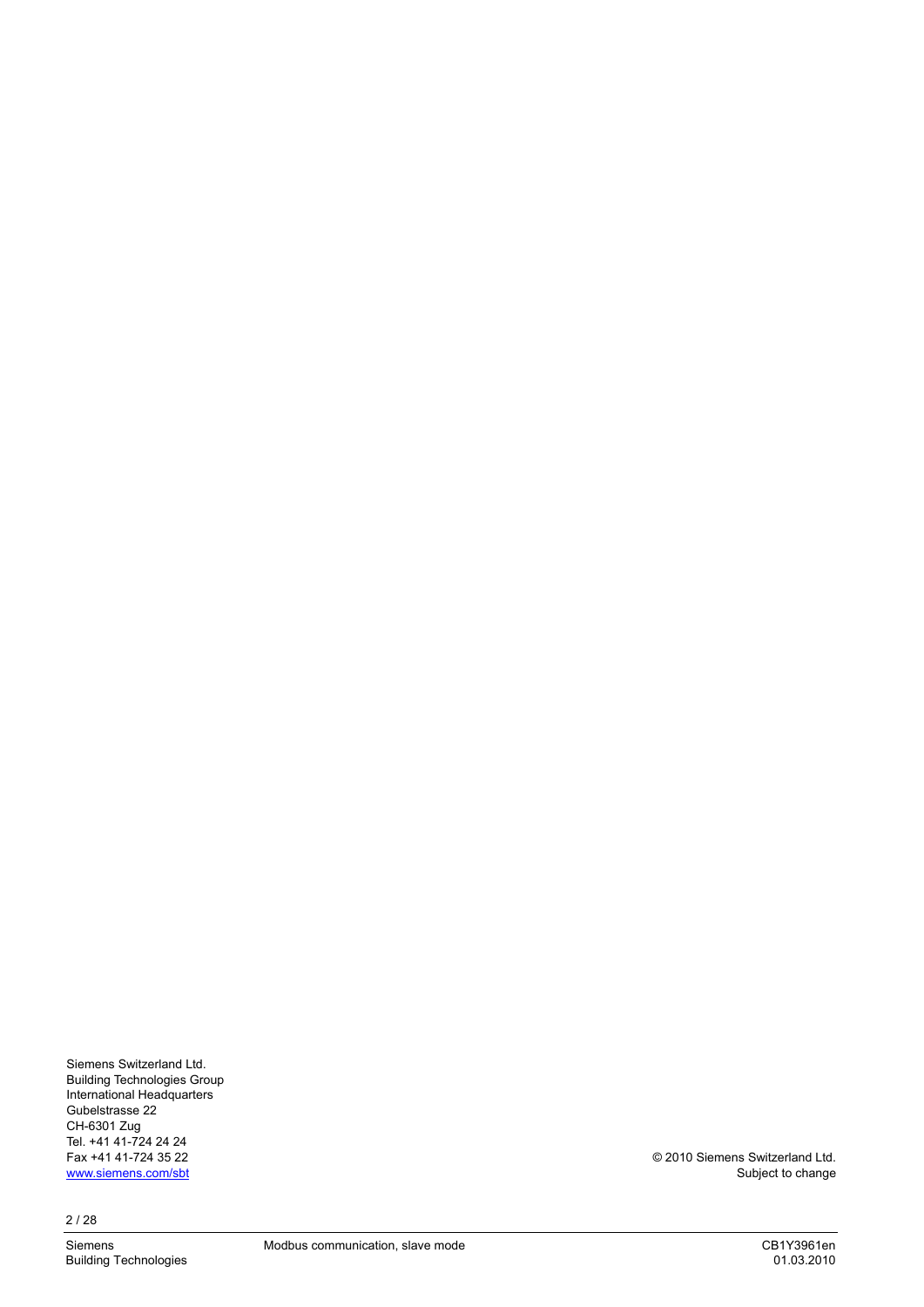# **Table of contents**

| 1            |  |
|--------------|--|
| 1.1          |  |
| 1.2          |  |
| 1.3          |  |
| $\mathbf{2}$ |  |
| 21           |  |
| 3            |  |
| 3.1          |  |
| 3.2          |  |
| 3.3          |  |
| 3.4          |  |
| 3.5          |  |
| Index        |  |

 $3/28$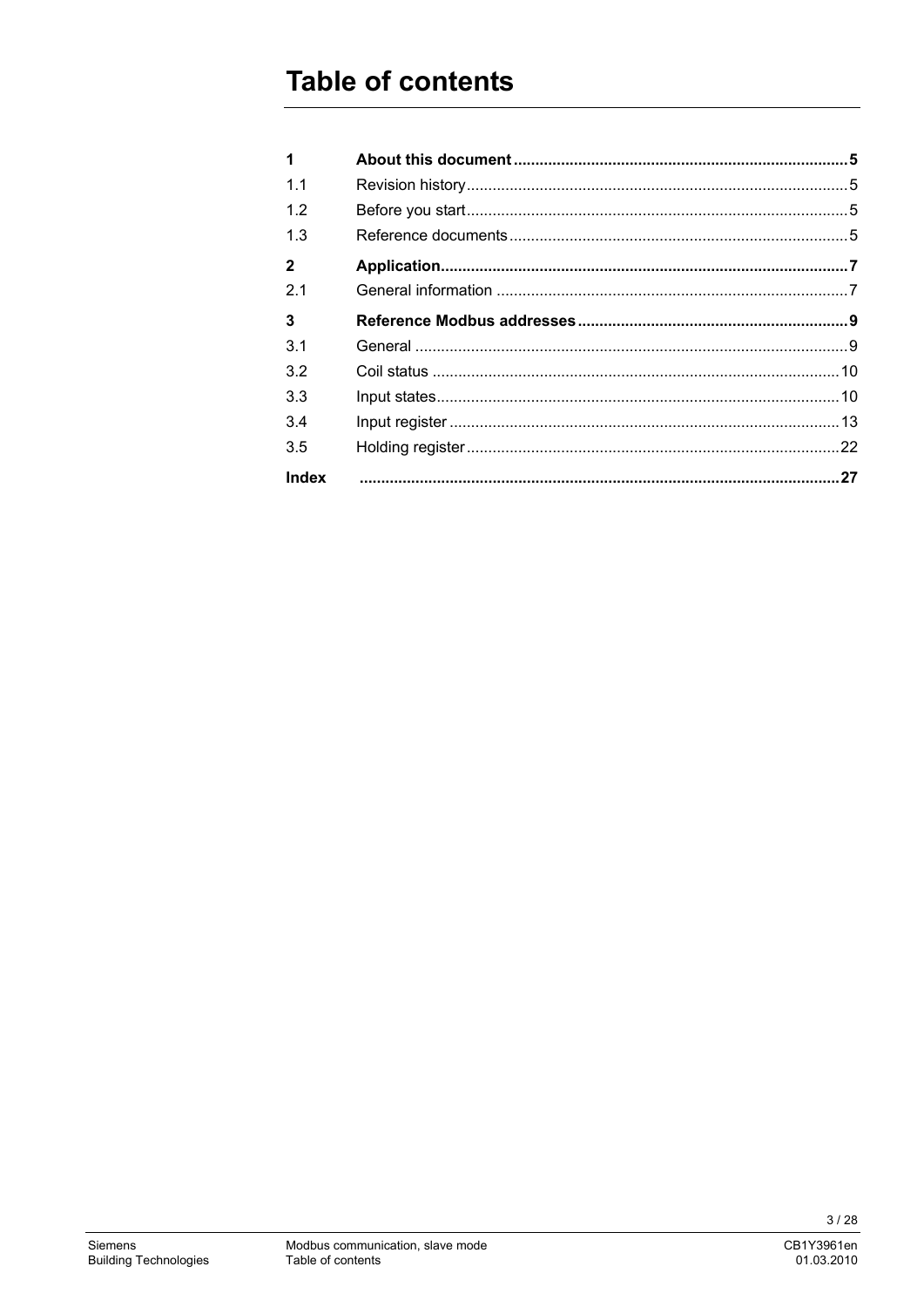4 / 28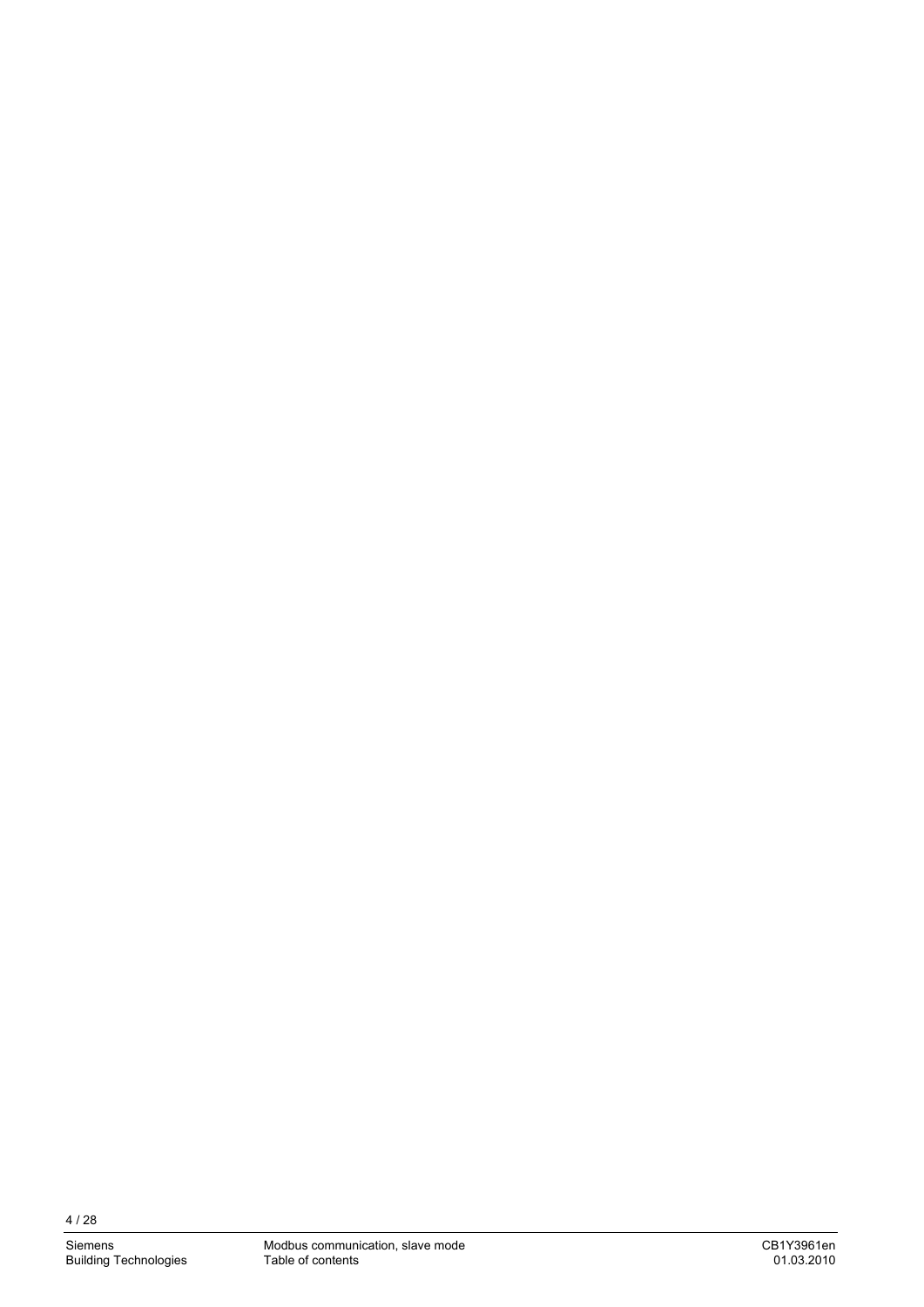# **1 About this document**

#### **1.1 Revision history**

| <b>Version</b> | <b>Date</b> | <b>Changes</b> | <b>Section</b> | <b>Pages</b> |
|----------------|-------------|----------------|----------------|--------------|
| 1.0            | 01.03.2010  | First edition  |                |              |
|                |             |                |                |              |

#### **1.2 Before you start**

| Name                             | Type (ASN)           | <b>Version</b> |
|----------------------------------|----------------------|----------------|
| Siemens standard AHU application | POL63x.00/AHU   1.06 |                |

This document is a supplement to the general integration guide for Climatix Modbus communication, slave mode.

That document must be read first and all general information such as document conventions, important information on safety, trademarks, copyright etc. are valid for this document as well.

This document only contains the uniqe information for the product mentioned above. All general engineering information such as mounting modules, communication settings etc. are described in the integration guide.

#### **Prerequisite**

**Validity** 

 $\boxed{1}$ 

 $\boxed{1}$ 

User has read the general Modbus integration guide for Climatix, CB1J3960en.

#### **1.3 Reference documents**

| <b>Further information</b> | The following documents contain additional information on the products described<br>in this manual: |            |  |  |
|----------------------------|-----------------------------------------------------------------------------------------------------|------------|--|--|
|                            | <b>Document</b>                                                                                     | Order no.  |  |  |
|                            | Data sheet "Communication module Modbus"                                                            | CB1Q3934en |  |  |
|                            | Basic documentation "Modbus communication module"                                                   | CB1P3934en |  |  |
|                            | Integration Guide "Modbus communication, slave mode"                                                | CB1J3960en |  |  |
|                            | Basic documentation "Standard Application AHU"                                                      | CB1P3977en |  |  |
|                            |                                                                                                     |            |  |  |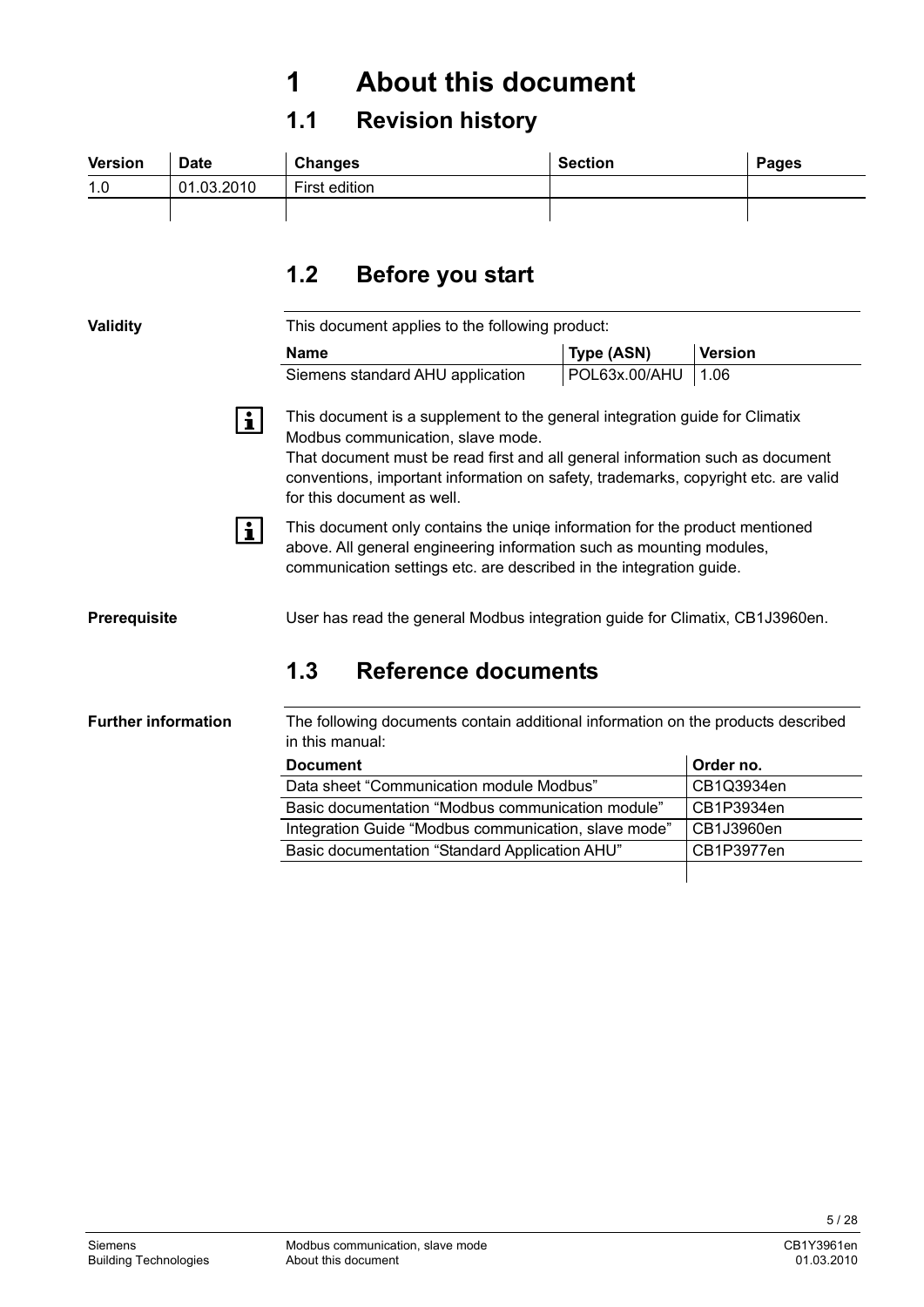**Blank page** 

6 / 28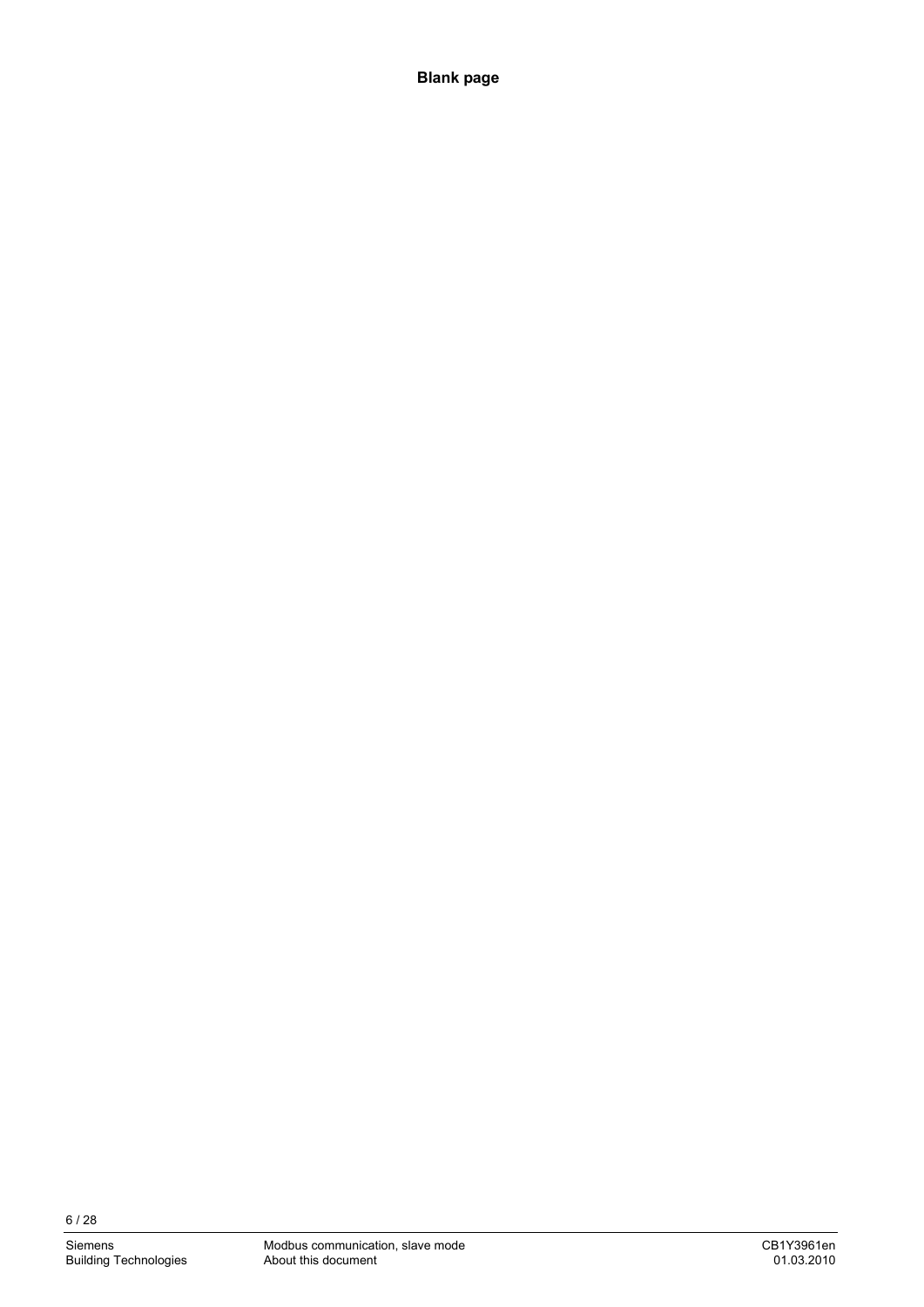# **2 Application**

### **2.1 General information**

**What are standard applications?** 

Standard applications for Climatix comprise predefined monitoring and control functions for a particular plant type.

- Features:
- OEM customers receive standard applications as a set of loadable files. They can be loaded in the controller via SD card.
- An HMI operator unit allows for assigning inputs and outputs to the respective plant as well as select, configure and parameterize the required functions.

#### **Standard application AHU V1.x**

Standard application AHU V1.x is available at this time. It contains all common functions to control and monitor air conditioning units (**A**ir **H**andling **U**nits). The following diagram provides an overview of selectable measured values and control equipment:



See document CE1P3977en for a detailed description of standard application AHU V1.x.

The set of loadable files mentioned above also includes a mapping file for integration in a higher building automation and control system via communications module. The Climatix controller automatically assumes the Modbus registers required for integration as per the plant data points and functions configured and parameterized previously. **Modbus registers** 

> The following tables list the predefined Modbus registers supporting standard application AHU V1.x to ensure standardized and simple integration.

Detailed information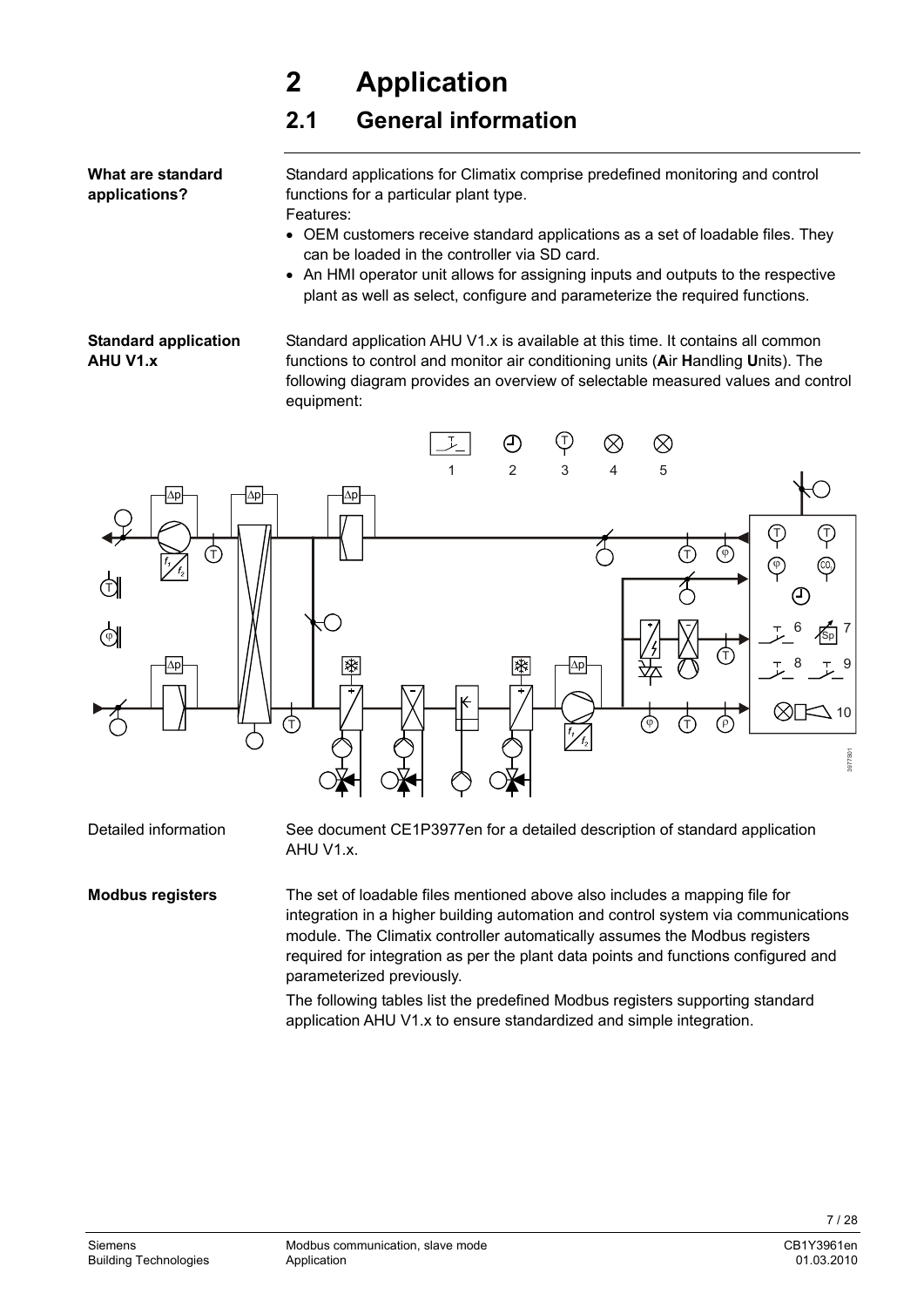**Blank page** 

8 / 28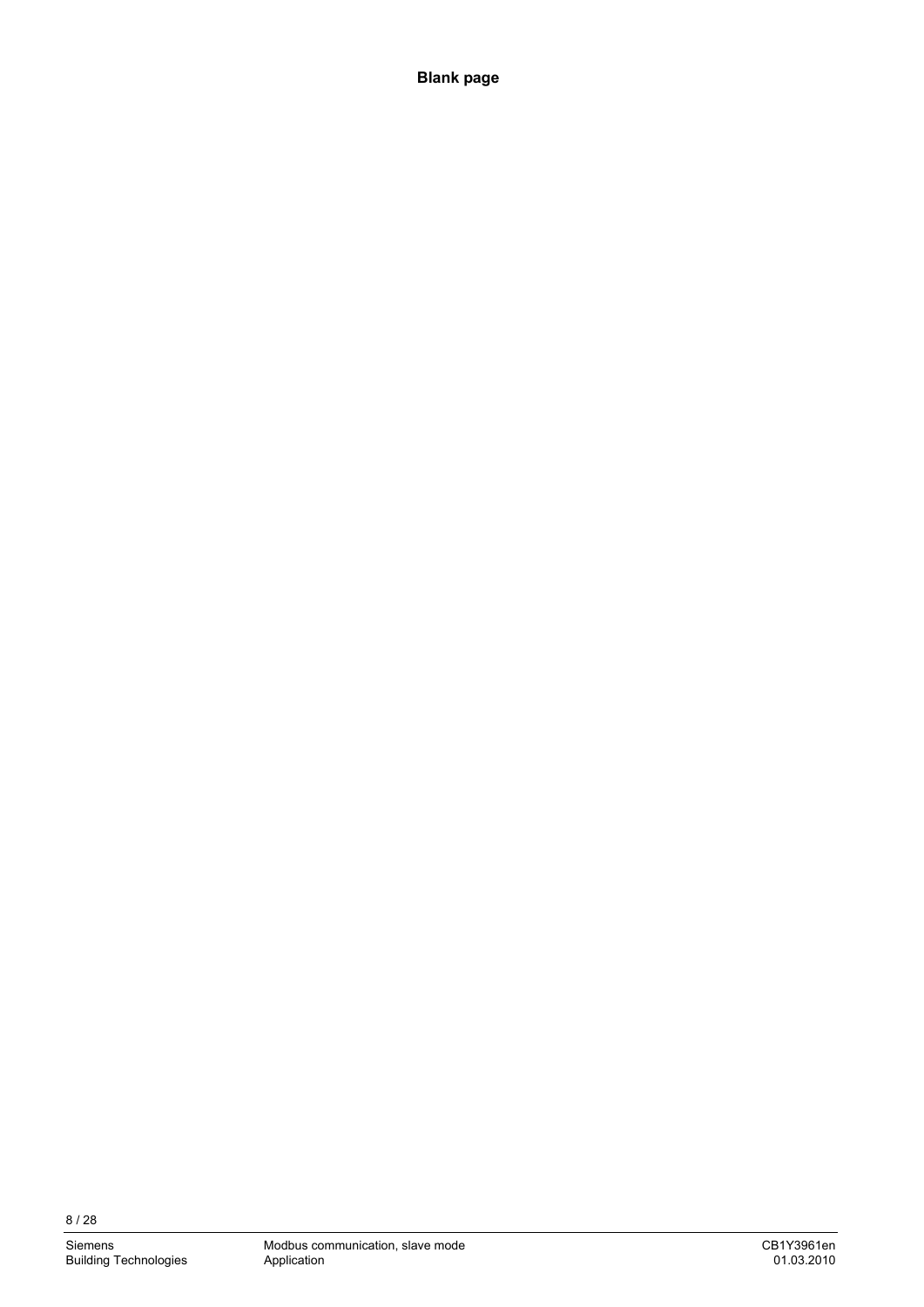# **3 Reference Modbus addresses**

#### **3.1 General**

This section describes the reference addresses used in the specific application, see chapter 1.2 "Before you start". **Modbus type Description Bullet Reference Datatype** Coil status Read/Write Discrete output  $\begin{array}{ccc} \n\end{array}$  0x 1bit Input states Read Discrete input 1x 1bit Input register Read Input register 3x 16bit signed or unsigned word Holding register Read/Write Output register 4x 16bit signed or unsigned word All reference addresses from 0001-0125 for on-board and -1000 for module are generated and can be accessed even if not listed. As a result, multiple coils/registers can be forced/reset even if there is a gap between two reference addresses. Do not read/write any addresses above 0125/1000. Doing so causes an exception and communication fails. **Purpose Modbus data formats Addresses used** 

> All address types starts with 1, and due to that some Master devices starts with 0 it's in that case necessary to subtract all addresses in this document with 1.

**Presentation** 

 $\mathbf{h}$ 

Values and states are presented as follows:

- 16 bit real values are presented in their actual value/unit. E.g. °C, %, Pa, l/s (Normally Signed Word).
- 16 bit states are presented as a number, see the reference address description (Unsigned Word). Texts for each state are represented in the last column separated with \* *(Example Off\*On = 0=Off and 1=On)*
- 1 bit status are presented as 0=Off and 1=On.
- 1 bit alarms are presented as 0=Normal and 1=Alarm.

Alarms and status are presented both as input states and as input registers.

A real value is 215, and presented by a 16 bit register binary as: MSB 11010111 LSB. Examples

> The 16 bit register "BMS override time program" is used and set binary to state 6: MSB 00000110 LSB

When Modbus uses a 16 bit register to handle real values, a factor is needed for decimals. E.g. factor 10 for 1 decimal, factor 100 for 2 decimals, etc. **Decimals** 

The present supply air temperature is 20.6 °C and is multiplied by 10 in the Climatix controller. It is presented as 206 at Modbus and must be divided by 10 in the master device to return to 20.6 °C. Example 1: Present values

- To set the temperature setpoint 21.5°C at the master device, multiply it by 10 to present it as 215 at Modbus. The Climatix controller then divides by 10 to return to  $21.5 °C$ . Example 2: Setpoints
- Inputs that are possible to override via Modbus is marked with (I/O), theese must first be setup to be overridden via communication, see Integration guide. **Override I/Os**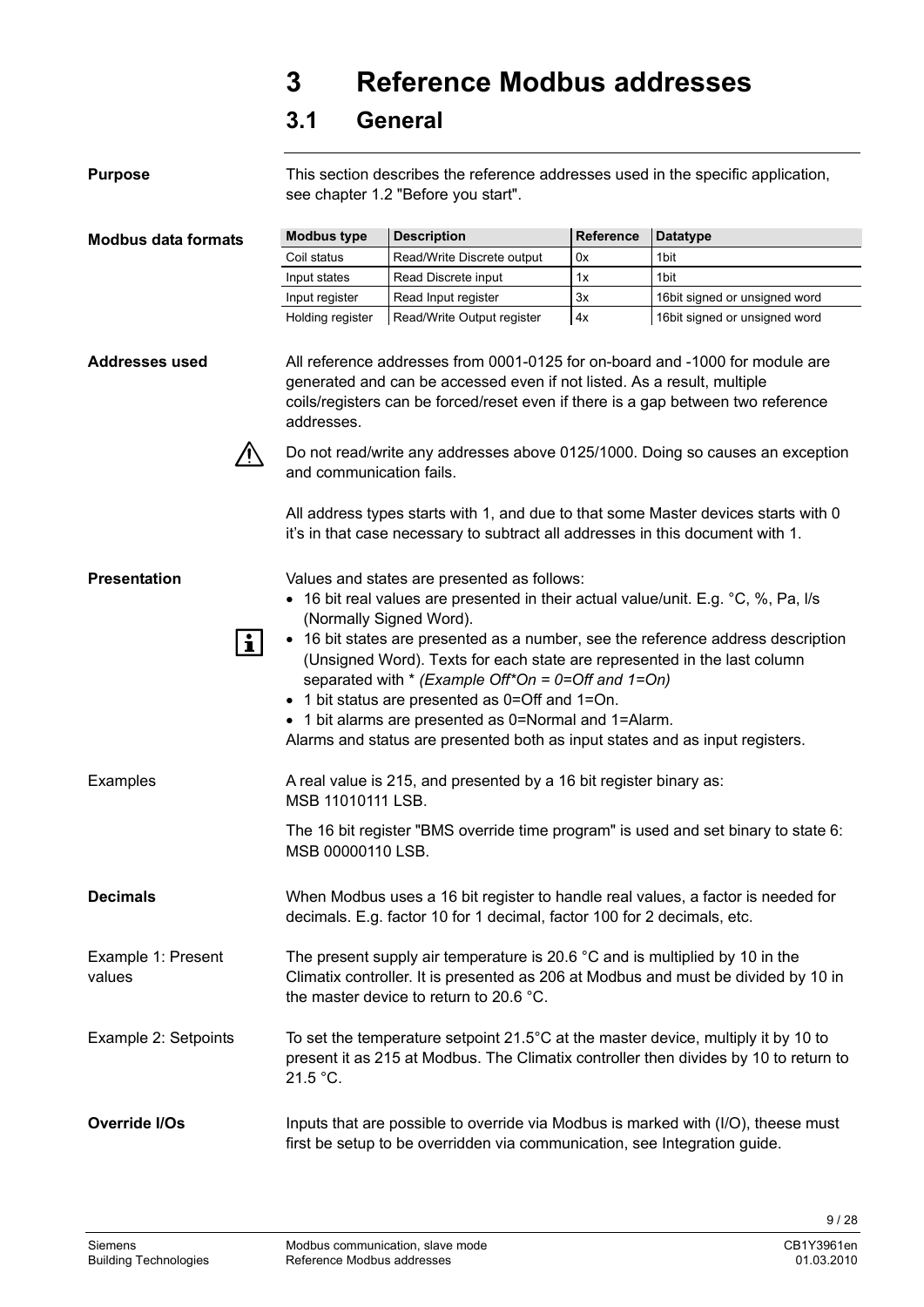#### **3.2 Coil status**

#### **Table of coil states**

| <b>Adress</b> | <b>Description</b>         | <b>Values</b><br>/Units | <b>Remarks</b> |
|---------------|----------------------------|-------------------------|----------------|
|               | Present value              |                         |                |
| 0x0001        | Alarm acknowledge          | $0 - 1$                 | Off*On         |
| 0x0002        | Enable communicationtest   | $0 - 1$                 | No*Yes         |
| 0x0003        | Communicationtest puls     | $0 - 1$                 | $0*1$          |
| 0x0004        | Fire damper test           | $0 - 1$                 | Passive*Active |
| 0x0007        | Energymeeter reset partial | $0 - 1$                 | Passive*Active |
|               |                            |                         |                |

| Tracking value |                                |         |                      |  |
|----------------|--------------------------------|---------|----------------------|--|
| 0x0011         | Emergency stop input           | $0 - 1$ | Off $*On, (I/O)$     |  |
| 0x0012         | External control input 1       | $0 - 1$ | Off $*On, (I/O)$     |  |
| 0x0013         | External control input 2       | $0 - 1$ | Off $*On, (I/O)$     |  |
| 0x0014         | Summer/Winter changeover input | $0 - 1$ | Winter*Summer, (I/O) |  |
| 0x0015         | Fire alarm input               | $0 - 1$ | OK*Alarm, (I/O)      |  |

### **3.3 Input states**

#### **Table of input states**

| <b>Address</b> | <b>Description</b>                    | <b>Values</b><br>/Units | <b>Remarks</b> |
|----------------|---------------------------------------|-------------------------|----------------|
|                | Present value                         |                         |                |
| 1x0001         | Alarm class Danger alarm (A) status   | $0 - 1$                 | Normal*Alarm   |
| 1x0002         | Alarm class Critical alarm (A) status | $0 - 1$                 | Normal*Alarm   |
| 1x0003         | Alarm class Low alarm (B) status      | $0 - 1$                 | Normal*Alarm   |
| 1x0004         | Alarm class Warning alarm (C) status  | $0 - 1$                 | Normal*Alarm   |
| 1x0005         | Manual mode                           | $0 - 1$                 | Auto*Manual    |
| 1x0006         | Communicationtest puls                | $0 - 1$                 | $0*1$          |
|                |                                       |                         |                |
| 1x0011         | Emergency stop input                  | $0 - 1$                 | Off*On         |
| 1x0012         | External control input 1              | $0 - 1$                 | Off*On         |
| 1x0013         | External control input 2              | $0 - 1$                 | Off*On         |
| 1x0014         | Summer/Winter changeover input        | $0 - 1$                 | Winter*Summer  |
| 1x0015         | Auxiliary input                       | $0 - 1$                 | Off*On         |
|                |                                       |                         |                |

| Alarm value |                             |         |          |  |
|-------------|-----------------------------|---------|----------|--|
| 1x0020      | Outside air damper feedback | $0 - 1$ | OK*Alarm |  |
| 1x0021      | Extract air damper feedback | $0 - 1$ | OK*Alarm |  |
| 1x0022      | Fire damper closed          | $0 - 1$ | OK*Alarm |  |
| 1x0023      | Fire damper opened          | $0 - 1$ | OK*Alarm |  |
| 1x0024      | Fire damper no move         | $0 - 1$ | OK*Alarm |  |
|             |                             |         |          |  |
| 1x0026      | Fan alarm                   | $0 - 1$ | OK*Alarm |  |
| 1x0027      | Supply fan alarm            | $0 - 1$ | OK*Alarm |  |
| 1x0028      | Supply fan feedback         | $0 - 1$ | OK*Alarm |  |
| 1x0029      | Supply fan deviation alarm  | $0 - 1$ | OK*Alarm |  |
| 1x0030      | Exhaust fan alarm           | $0 - 1$ | OK*Alarm |  |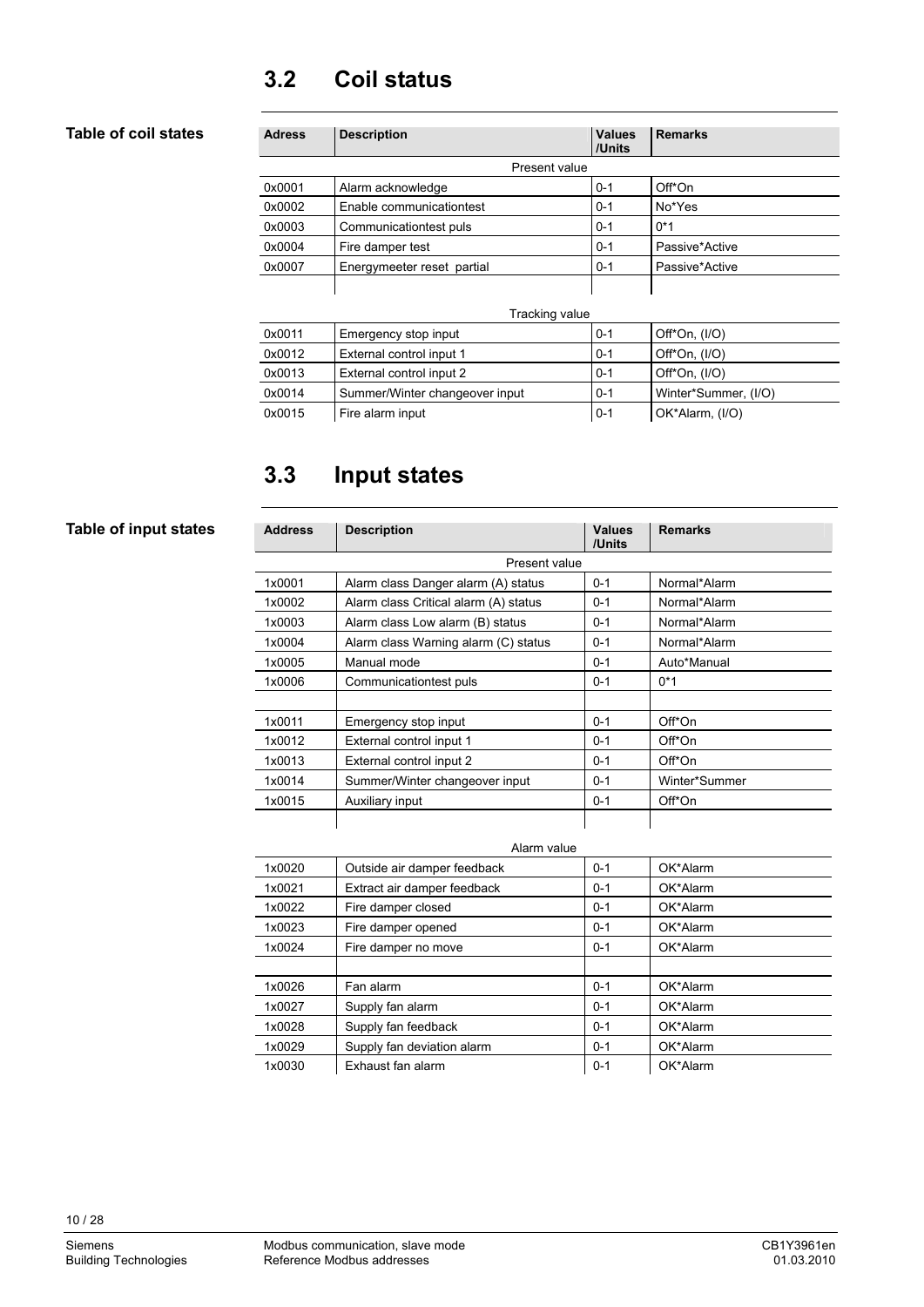#### **Input states,** *continued*

#### **Table of input states,**

| <b>Address</b> | <b>Description</b>             | <b>Values</b><br>/Units | <b>Remarks</b> |
|----------------|--------------------------------|-------------------------|----------------|
| 1x0031         | Exhaust fan feedback           | $0 - 1$                 | OK*Alarm       |
| 1x0032         | Exhaust fan deviation alarm    | $0 - 1$                 | OK*Alarm       |
| 1x0033         | Fan operating hours alarm      | $0 - 1$                 | OK*Alarm       |
|                |                                |                         |                |
| 1x0036         | Cooling DX alarm               | $0 - 1$                 | OK*Alarm       |
| 1x0037         | Cooling DX feedback            | $0 - 1$                 | OK*Alarm       |
| 1x0038         | Cooling pump alarm             | $0 - 1$                 | OK*Alarm       |
| 1x0039         | Cooling pump feedback          | $0 - 1$                 | OK*Alarm       |
| 1x0040         | Heat recovery alarm            | $0 - 1$                 | OK*Alarm       |
| 1x0041         | Heat recovery pump alarm       | $0 - 1$                 | OK*Alarm       |
| 1x0042         | Heat recovery pump feedback    | $0 - 1$                 | OK*Alarm       |
| 1x0043         | Heat recovery frost monitor    | $0 - 1$                 | OK*Alarm       |
| 1x0044         | Heat recovery efficiency alarm | $0 - 1$                 | OK*Alarm       |
| 1x0045         | Heating pump alarm             | $0 - 1$                 | OK*Alarm       |
| 1x0046         | Heating pump feedback          | $0 - 1$                 | OK*Alarm       |
| 1x0047         | Heating frost monitor          | $0 - 1$                 | OK*Alarm       |
| 1x0048         | Electrical heating alarm       | $0 - 1$                 | OK*Alarm       |
| 1x0049         | Cooling 2 DX alarm             | $0 - 1$                 | OK*Alarm       |
| 1x0050         | Cooling 2 DX feedback          | $0 - 1$                 | OK*Alarm       |
| 1x0051         | Cooling 2 pump alarm           | $0 - 1$                 | OK*Alarm       |
| 1x0052         | Cooling 2 pump feedback        | $0 - 1$                 | OK*Alarm       |
| 1x0053         | Heating 2 pump alarm           | $0 - 1$                 | OK*Alarm       |
| 1x0054         | Heating 2 pump feedback        | $0 - 1$                 | OK*Alarm       |
| 1x0055         | Heating 2 frost monitor        | $0 - 1$                 | OK*Alarm       |
| 1x0056         | Electrical heating 2 alarm     | $0 - 1$                 | OK*Alarm       |
| 1x0057         | Supply temperature deviation   | $0 - 1$                 | OK*Alarm       |
| 1x0058         | Room temperature deviation     | $0 - 1$                 | OK*Alarm       |
|                |                                |                         |                |
| 1x0062         | Humidifier feedback            | $0 - 1$                 | OK*Alarm       |
| 1x0063         | Humidity pump alarm            | $0 - 1$                 | OK*Alarm       |
| 1x0064         | Humidity pump feedback         | $0 - 1$                 | OK*Alarm       |
| 1x0065         | Supply hum deviation           | $0 - 1$                 | OK*Alarm       |
| 1x0066         | Room hum deviation             | $0 - 1$                 | OK*Alarm       |
| 1x0067         | Dew point                      | $0 - 1$                 | OK*Alarm       |
|                |                                |                         |                |
| 1x0070         | Filter alarm                   | $0 - 1$                 | OK*Alarm       |
| 1x0071         | Supply filter alarm            | $0 - 1$                 | OK*Alarm       |
| 1x0072         | Exhaust filter alarm           | $0 - 1$                 | OK*Alarm       |
| 1x0073         | Fire alarm                     | $0 - 1$                 | OK*Alarm       |
| 1x0074         | Supply temperature fire alarm  | $0 - 1$                 | OK*Alarm       |
| 1x0075         | Exhaust temperature fire alarm | $0 - 1$                 | OK*Alarm       |
| 1x0076         | Auxiliary alarm                | $0 - 1$                 | OK*Alarm       |
| 1x0077         | Manual mode                    | $0 - 1$                 | OK*Alarm       |
| 1x0078         | Modbus comm alarm              | $0 - 1$                 | OK*Alarm       |
|                |                                |                         |                |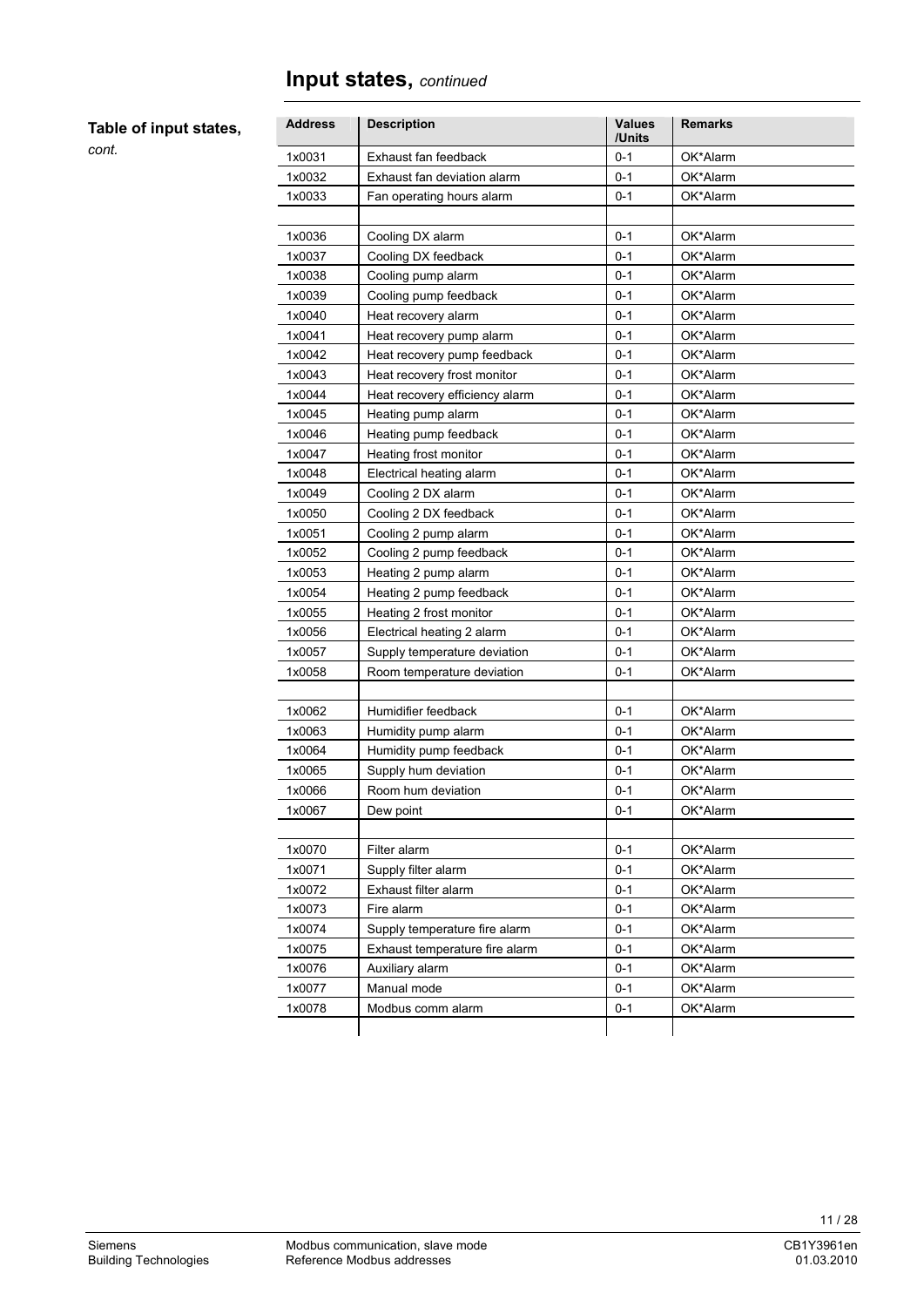#### **Input states,** *continued*

#### **Table of input states,**

| <b>Address</b> | <b>Description</b>                   | <b>Values</b><br>/Units | <b>Remarks</b> |
|----------------|--------------------------------------|-------------------------|----------------|
| 1x0080         | Outside air temperature              | $0 - 1$                 | OK*Alarm       |
| 1x0081         | Supply air temperature               | $0 - 1$                 | OK*Alarm       |
| 1x0082         | Heating frost temperature            | $0 - 1$                 | OK*Alarm       |
| 1x0083         | Room temperature                     | $0 - 1$                 | OK*Alarm       |
| 1x0084         | Room temperature 2                   | $0 - 1$                 | OK*Alarm       |
| 1x0085         | Exhaust air temperature              | $0 - 1$                 | OK*Alarm       |
| 1x0086         | Extract air temperature              | $0 - 1$                 | OK*Alarm       |
| 1x0087         | Heat recovery supply air temperature | $0 - 1$                 | OK*Alarm       |
| 1x0088         | Heat recovery water temperature      | $0 - 1$                 | OK*Alarm       |
| 1x0089         | Supply air temperature 2             | $0 - 1$                 | OK*Alarm       |
| 1x0090         | Heating 2 frost temperature          | $0 - 1$                 | OK*Alarm       |
| 1x0091         | Auxiliary temperature                | $0 - 1$                 | OK*Alarm       |
| 1x0092         | Outside air humidity relative        | $0 - 1$                 | OK*Alarm       |
| 1x0093         | Supply air humidity relative         | $0 - 1$                 | OK*Alarm       |
| 1x0094         | Room humidity relative               | $0 - 1$                 | OK*Alarm       |
| 1x0095         | Supply air flow                      | $0 - 1$                 | OK*Alarm       |
| 1x0096         | Exhaust air flow                     | $0 - 1$                 | OK*Alarm       |
| 1x0097         | Supply air pressure                  | $0 - 1$                 | OK*Alarm       |
| 1x0098         | Exhaust air pressure                 | $0 - 1$                 | OK*Alarm       |
| 1x0099         | Heat recovery frost pressure         | $0 - 1$                 | OK*Alarm       |
| 1x0100         | Air quality                          | $0 - 1$                 | OK*Alarm       |
| 1x0101         | <b>External setpoint</b>             | $0 - 1$                 | OK*Alarm       |
| 1x0102         | Roomunit 1                           | $0 - 1$                 | OK*Alarm       |
| 1x0103         | Roomunit 2                           | $0 - 1$                 | OK*Alarm       |
|                |                                      |                         |                |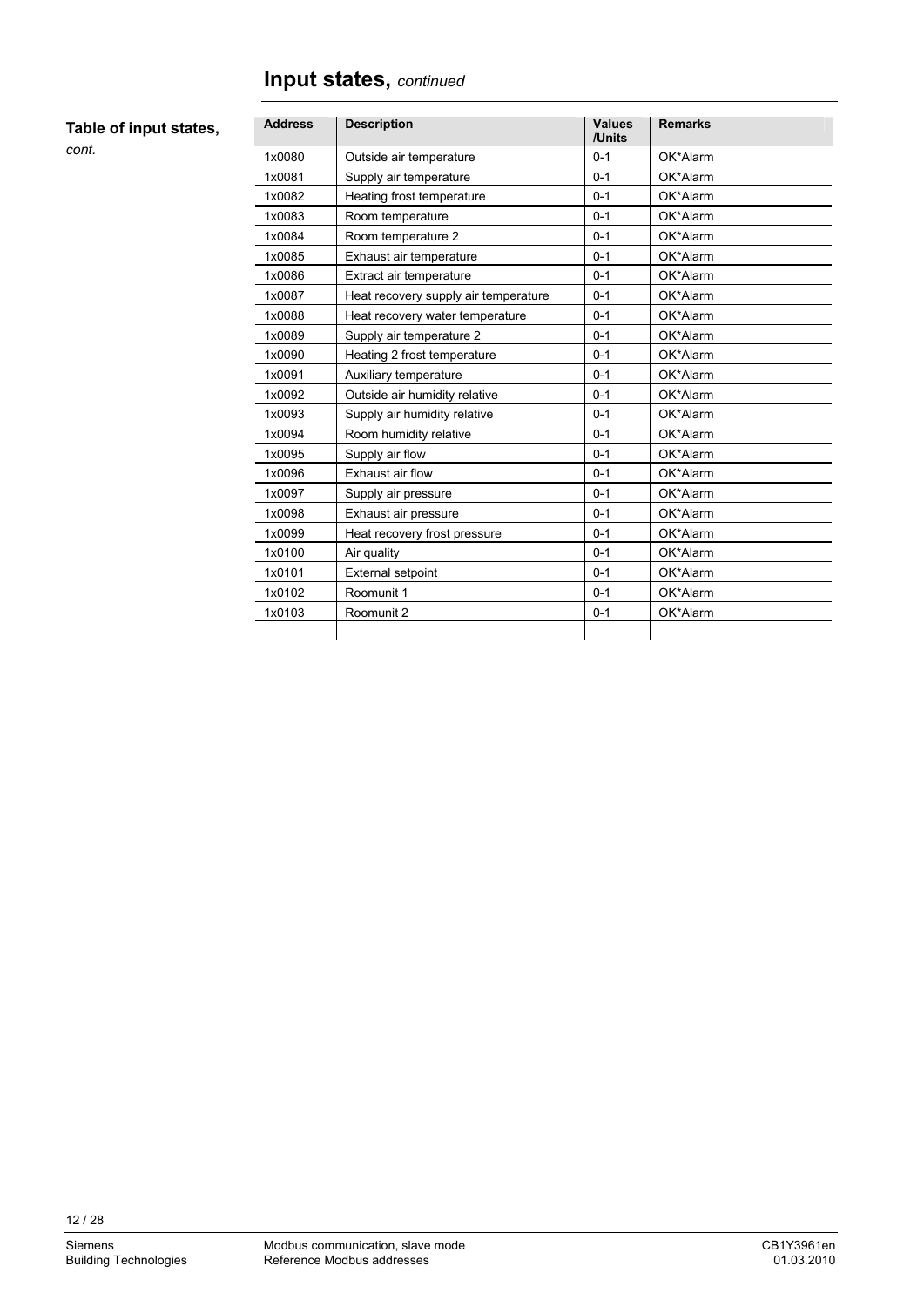### **3.4 Input register**

#### **Input register table**

| <b>Address</b>                         | <b>Description</b>                                                             | <b>Values</b><br>/Units | <b>Remarks</b>                                            |
|----------------------------------------|--------------------------------------------------------------------------------|-------------------------|-----------------------------------------------------------|
|                                        | <b>Unsigned Word</b>                                                           |                         |                                                           |
| 3x0001                                 | General status (Word 1)                                                        | 0-65535                 | 0-1 for each bit or counted<br>binary to a decimal number |
| Bit <sub>0</sub>                       | - Alarm class danger (A)                                                       |                         |                                                           |
| Bit1                                   | - Alarm class critical (A)                                                     |                         |                                                           |
| Bit2                                   | - Alarm class low (B)                                                          |                         |                                                           |
| Bit3                                   | - Alarm class warning (C)                                                      |                         |                                                           |
| Bit4                                   |                                                                                |                         |                                                           |
| Bit <sub>5</sub>                       | - Manual control active                                                        |                         |                                                           |
| Bit <sub>6</sub>                       | - Summer mode                                                                  |                         |                                                           |
| Bit7                                   | - Communicationtest puls                                                       |                         |                                                           |
| Bit8                                   | - Preheating, heating register                                                 |                         |                                                           |
| Bit9                                   | - Preheating, extra heating register                                           |                         |                                                           |
| Bit10                                  |                                                                                |                         |                                                           |
| Bit11                                  | - Actual control mode temp, room                                               |                         |                                                           |
| Bit12                                  | - Actual control mode temp, exhaust                                            |                         |                                                           |
| Bit <sub>13</sub><br>Bit <sub>14</sub> | - Actual control mode temp, supply                                             |                         |                                                           |
| Bit <sub>15</sub>                      | - Actual control mode humidity, room<br>- Actual control mode humidity, supply |                         |                                                           |
|                                        |                                                                                |                         |                                                           |
| 3x0002                                 | General status (Word 2)                                                        | 0-65535                 | 0-1 for each bit or counted<br>binary to a decimal number |
| Bit <sub>0</sub>                       |                                                                                |                         |                                                           |
| Bit1                                   |                                                                                |                         |                                                           |
| Bit2                                   | $\overline{a}$                                                                 |                         |                                                           |
| Bit3                                   |                                                                                |                         |                                                           |
| Bit4                                   |                                                                                |                         |                                                           |
| Bit <sub>5</sub>                       | $\overline{a}$                                                                 |                         |                                                           |
| Bit <sub>6</sub>                       |                                                                                |                         |                                                           |
| Bit7                                   |                                                                                |                         |                                                           |
| Bit8                                   | $\overline{a}$                                                                 |                         |                                                           |
| Bit9                                   |                                                                                |                         |                                                           |
| Bit10                                  | $\overline{a}$                                                                 |                         |                                                           |
| Bit11                                  | $\overline{\phantom{a}}$                                                       |                         |                                                           |
| Bit12<br>Bit <sub>13</sub>             |                                                                                |                         |                                                           |
| Bit14                                  | $\overline{\phantom{a}}$                                                       |                         |                                                           |
| <b>Bit15</b>                           |                                                                                |                         |                                                           |
|                                        |                                                                                |                         |                                                           |
| 3x0003                                 | General status (Word 3)                                                        | 0-65535                 | 0-1 for each bit or counted<br>binary to a decimal number |
| Bit <sub>0</sub>                       |                                                                                |                         |                                                           |
| Bit1                                   |                                                                                |                         |                                                           |
| Bit <sub>2</sub>                       |                                                                                |                         |                                                           |
| Bit3                                   |                                                                                |                         |                                                           |
| Bit4                                   |                                                                                |                         |                                                           |
| Bit <sub>5</sub>                       |                                                                                |                         |                                                           |
| Bit <sub>6</sub>                       |                                                                                |                         |                                                           |
| Bit7                                   |                                                                                |                         |                                                           |
| Bit8                                   | $\overline{\phantom{0}}$                                                       |                         |                                                           |
| Bit9                                   |                                                                                |                         |                                                           |
| Bit10                                  |                                                                                |                         |                                                           |
| Bit11                                  |                                                                                |                         |                                                           |
| Bit12                                  |                                                                                |                         |                                                           |
| Bit13                                  |                                                                                |                         |                                                           |
| Bit14                                  | $\overline{\phantom{0}}$                                                       |                         |                                                           |
| Bit15                                  |                                                                                |                         |                                                           |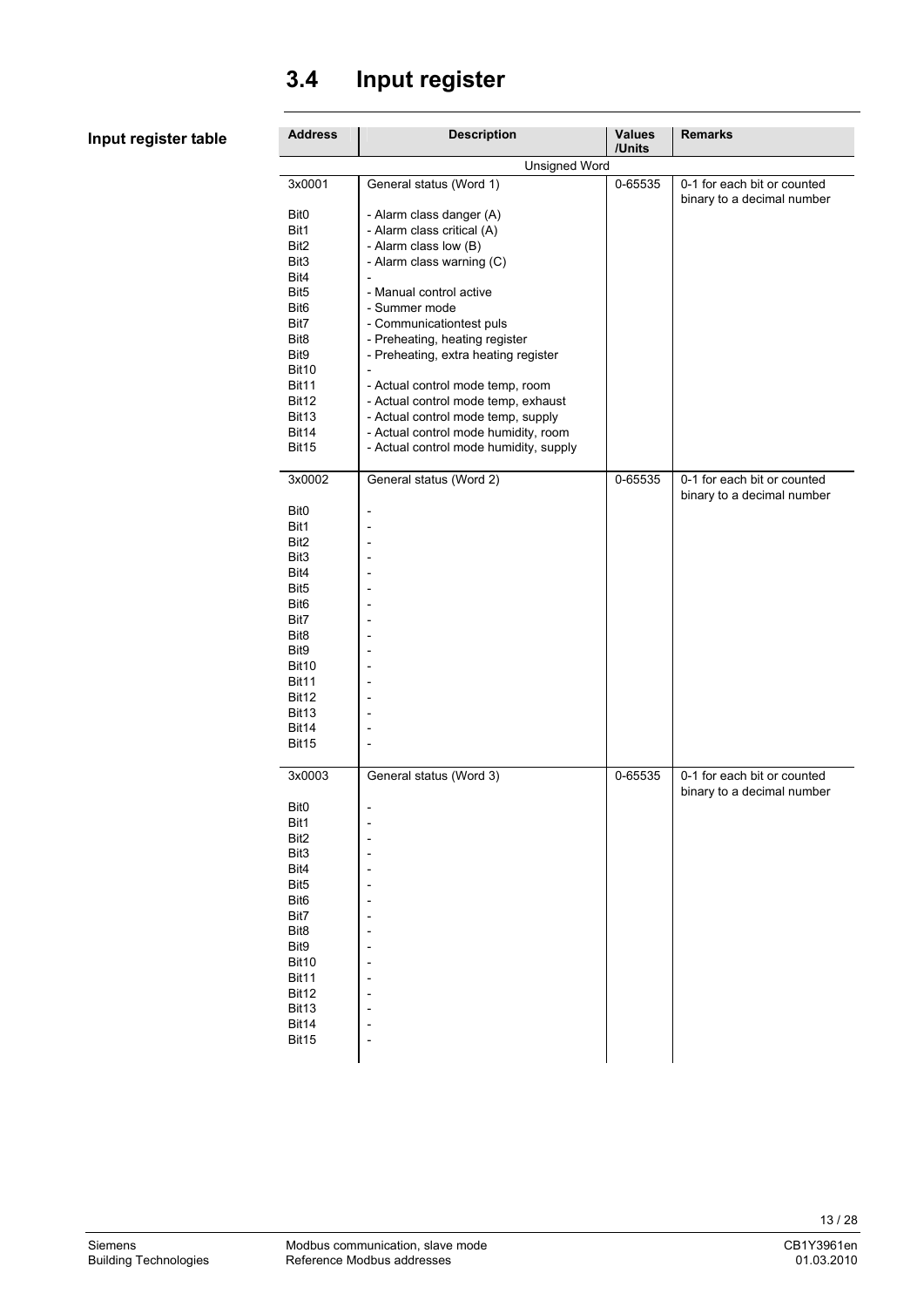|  | Input register table, |  |
|--|-----------------------|--|
|--|-----------------------|--|

| <b>Address</b>                                                                                                                                                                                                                   | <b>Description</b>                                                                                                                                                                                                                                                                                                                                                | <b>Values</b><br>/Units | <b>Remarks</b>                                            |
|----------------------------------------------------------------------------------------------------------------------------------------------------------------------------------------------------------------------------------|-------------------------------------------------------------------------------------------------------------------------------------------------------------------------------------------------------------------------------------------------------------------------------------------------------------------------------------------------------------------|-------------------------|-----------------------------------------------------------|
| 3x0004<br>Bit <sub>0</sub><br>Bit1<br>Bit <sub>2</sub><br>Bit3<br>Bit4<br>Bit <sub>5</sub><br>Bit <sub>6</sub><br>Bit7<br>Bit <sub>8</sub><br>Bit9<br>Bit10<br>Bit11<br>Bit12<br>Bit <sub>13</sub><br>Bit14<br>Bit <sub>15</sub> | General status (Word 4)<br>$\qquad \qquad \blacksquare$<br>$\overline{\phantom{a}}$<br>$\overline{a}$<br>$\overline{\phantom{a}}$<br>$\overline{\phantom{a}}$<br>$\overline{\phantom{a}}$<br>$\overline{\phantom{a}}$<br>$\overline{\phantom{a}}$<br>$\overline{\phantom{a}}$<br>$\overline{\phantom{a}}$<br>$\overline{\phantom{a}}$<br>$\overline{\phantom{a}}$ | 0-65535                 | 0-1 for each bit or counted<br>binary to a decimal number |
| 3x0005<br>Bit <sub>0</sub><br>Bit1<br>Bit <sub>2</sub><br>Bit <sub>3</sub><br>Bit4<br>Bit <sub>5</sub><br>Bit <sub>6</sub><br>Bit7<br>Bit <sub>8</sub><br>Bit9<br>Bit10<br>Bit11<br>Bit12<br>Bit <sub>13</sub><br>Bit14<br>Bit15 | Digital inputs (Word 1)<br>- Emergency stop<br>- External control 1<br>- External control 2<br>- Summer/winter changeover<br>- Alarm acknowledge<br>$\qquad \qquad \blacksquare$<br>$\overline{\phantom{a}}$<br>- Aux input<br>$\overline{\phantom{a}}$<br>$\overline{\phantom{a}}$<br>$\overline{a}$<br>$\overline{\phantom{a}}$                                 | 0-65535                 | 0-1 for each bit or counted<br>binary to a decimal number |
| 3x0006<br>Bit0<br>Bit1<br>Bit <sub>2</sub><br>Bit <sub>3</sub><br>Bit4<br>Bit <sub>5</sub><br>Bit <sub>6</sub><br>Bit7<br>Bit8<br>Bit9<br>Bit10<br>Bit11<br>Bit12<br>Bit13<br>Bit14<br>Bit15                                     | Digital inputs (Word 2)<br>- Dampers open<br>- Fire dampers open<br>- Fire dampers closed<br>- Supply fan feedback<br>- Exhaust fan feedback<br>$\overline{a}$                                                                                                                                                                                                    | 0-65535                 | 0-1 for each bit or counted<br>binary to a decimal number |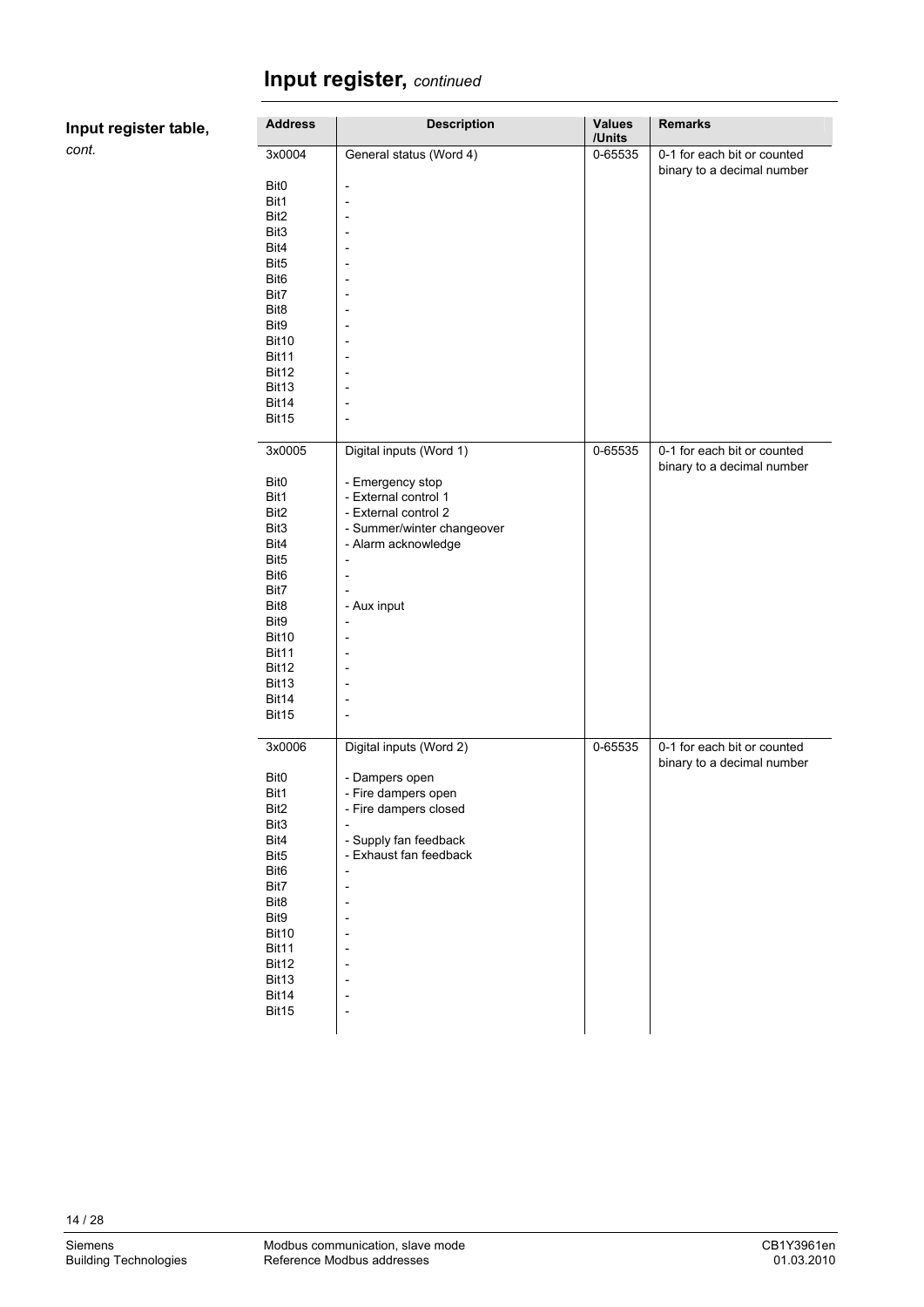| Input register table, | <b>Address</b>   | <b>Description</b>         | <b>Values</b><br>/Units | <b>Remarks</b>                                            |
|-----------------------|------------------|----------------------------|-------------------------|-----------------------------------------------------------|
| cont.                 | 3x0007           | Digital inputs (Word 3)    | 0-65535                 | 0-1 for each bit or counted<br>binary to a decimal number |
|                       | Bit <sub>0</sub> |                            |                         |                                                           |
|                       | Bit1             | ÷,                         |                         |                                                           |
|                       | Bit <sub>2</sub> | $\overline{a}$             |                         |                                                           |
|                       | Bit3             | ÷                          |                         |                                                           |
|                       | Bit4             | $\overline{a}$             |                         |                                                           |
|                       | Bit <sub>5</sub> | $\overline{\phantom{a}}$   |                         |                                                           |
|                       | Bit <sub>6</sub> |                            |                         |                                                           |
|                       | Bit7             | $\overline{a}$             |                         |                                                           |
|                       | Bit <sub>8</sub> | $\overline{\phantom{a}}$   |                         |                                                           |
|                       | Bit9             |                            |                         |                                                           |
|                       | Bit10            | $\overline{a}$             |                         |                                                           |
|                       | Bit11            | $\overline{\phantom{a}}$   |                         |                                                           |
|                       | Bit12            |                            |                         |                                                           |
|                       | Bit13            | $\overline{a}$             |                         |                                                           |
|                       | Bit14            | $\overline{\phantom{a}}$   |                         |                                                           |
|                       | Bit15            |                            |                         |                                                           |
|                       |                  |                            |                         |                                                           |
|                       | 3x0008           | Digital inputs (Word 4)    | 0-65535                 | 0-1 for each bit or counted<br>binary to a decimal number |
|                       | Bit <sub>0</sub> |                            |                         |                                                           |
|                       | Bit1             | $\overline{\phantom{a}}$   |                         |                                                           |
|                       | Bit <sub>2</sub> | ÷                          |                         |                                                           |
|                       | Bit3             | $\overline{\phantom{a}}$   |                         |                                                           |
|                       | Bit4             | $\overline{\phantom{a}}$   |                         |                                                           |
|                       | Bit <sub>5</sub> | $\overline{\phantom{a}}$   |                         |                                                           |
|                       | Bit <sub>6</sub> | $\overline{\phantom{a}}$   |                         |                                                           |
|                       | Bit7             | $\overline{\phantom{a}}$   |                         |                                                           |
|                       | Bit <sub>8</sub> | $\overline{\phantom{a}}$   |                         |                                                           |
|                       | Bit9             | $\overline{\phantom{a}}$   |                         |                                                           |
|                       | Bit10            | $\overline{\phantom{a}}$   |                         |                                                           |
|                       | Bit11            | $\overline{\phantom{a}}$   |                         |                                                           |
|                       | Bit12            | $\overline{\phantom{a}}$   |                         |                                                           |
|                       | Bit13            | $\overline{a}$             |                         |                                                           |
|                       | Bit14            |                            |                         |                                                           |
|                       | Bit15            | $\overline{\phantom{a}}$   |                         |                                                           |
|                       | 3x0009           | Digital outpututs (Word 1) | 0-65535                 | 0-1 for each bit or counted<br>binary to a decimal number |
|                       | Bit <sub>0</sub> | - Supply damper            |                         |                                                           |
|                       | Bit1             | - Extract damper           |                         |                                                           |
|                       | Bit2             | - Fire damper              |                         |                                                           |
|                       | Bit3             |                            |                         |                                                           |
|                       | Bit4             | - Supply fan, running      |                         |                                                           |
|                       | Bit <sub>5</sub> | - Supply fan, off          |                         |                                                           |
|                       | Bit <sub>6</sub> | - Supply fan, stage 1      |                         |                                                           |
|                       | Bit7             | - Supply fan, stage 2      |                         |                                                           |
|                       | Bit8             | - Supply fan, stage 3      |                         |                                                           |
|                       | Bit9             | - Exhaust fan, running     |                         |                                                           |
|                       | Bit10            | - Exhaust fan, off         |                         |                                                           |
|                       | Bit11            | - Exhaust fan, stage 1     |                         |                                                           |
|                       | Bit12            | - Exhaust fan, stage 2     |                         |                                                           |
|                       | Bit13            | - Exhaust fan, stage 3     |                         |                                                           |
|                       | Bit14            |                            |                         |                                                           |

-

Bit15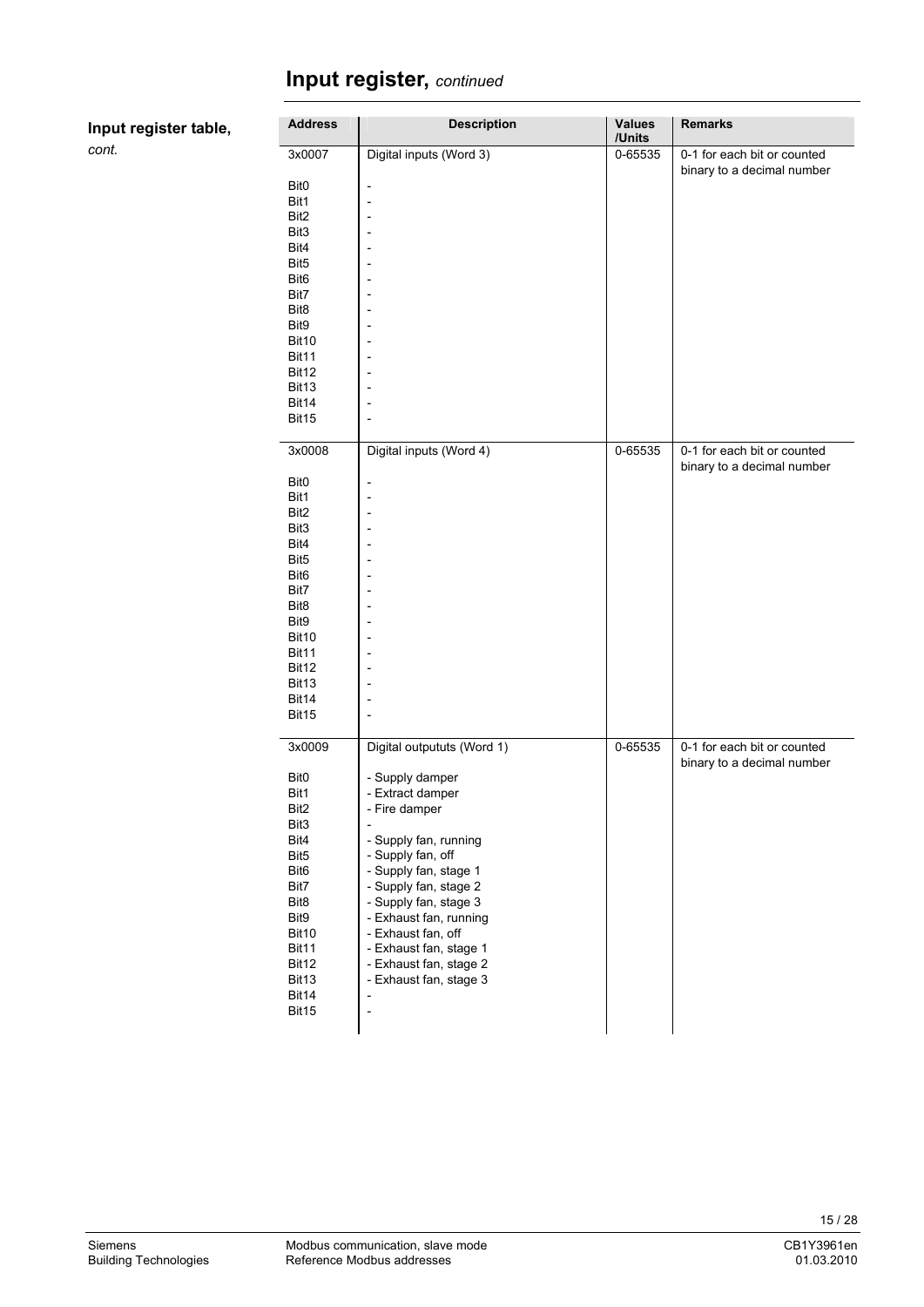**Input register table,** 

| <b>Address</b>                                                                                                                                                                                                                               | <b>Description</b>                                                                                                                                                                                                                                                                                                                                                                                                                                                                            | <b>Values</b><br>/Units | <b>Remarks</b>                                            |
|----------------------------------------------------------------------------------------------------------------------------------------------------------------------------------------------------------------------------------------------|-----------------------------------------------------------------------------------------------------------------------------------------------------------------------------------------------------------------------------------------------------------------------------------------------------------------------------------------------------------------------------------------------------------------------------------------------------------------------------------------------|-------------------------|-----------------------------------------------------------|
| 3x0010<br>Bit <sub>0</sub><br>Bit1<br>Bit <sub>2</sub><br>Bit <sub>3</sub><br>Bit4<br>Bit <sub>5</sub><br>Bit <sub>6</sub><br>Bit7<br>Bit8<br>Bit9<br>Bit10<br>Bit11<br>Bit <sub>12</sub><br>Bit <sub>13</sub><br>Bit14<br>Bit <sub>15</sub> | Digital outpututs (Word 2)<br>- Cooling pump<br>- Cooling DX, off<br>- Cooling DX, stage 1<br>- Cooling DX, stage 2<br>- Cooling DX, stage 3<br>- Heating recovery pump/command<br>- Heating pump<br>- Electrical heating, off<br>- Electrical heating, stage 1<br>- Electrical heating, stage 2<br>- Electrical heating, stage 3<br>$\overline{a}$<br>$\overline{a}$                                                                                                                         | 0-65535                 | 0-1 for each bit or counted<br>binary to a decimal number |
| 3x0011<br>Bit <sub>0</sub><br>Bit1<br>Bit <sub>2</sub><br>Bit <sub>3</sub><br>Bit4<br>Bit <sub>5</sub><br>Bit <sub>6</sub><br>Bit7<br>Bit8<br>Bit9<br>Bit <sub>10</sub><br>Bit11<br>Bit <sub>12</sub><br>Bit13<br>Bit14<br>Bit <sub>15</sub> | Digital outpututs (Word 3)<br>- Extra cooling (2) pump<br>- Extra cooling (2) DX, off<br>- Extra cooling (2) DX, stage 1<br>- Extra cooling (2) DX, stage 2<br>- Extra cooling (2) DX, stage 3<br>- Extra heating (2) pump<br>- Extra electrical heating (2), off<br>- Extra electrical heating (2), stage 1<br>- Extra electrical heating (2), stage 2<br>- Extra electrical heating (2), stage 3<br>$\overline{a}$<br>- Humidity command<br>- Humidity pump<br>$\qquad \qquad \blacksquare$ | 0-65535                 | 0-1 for each bit or counted<br>binary to a decimal number |
| 3x0012<br>Bit0<br>Bit1<br>Bit2<br>Bit3<br>Bit4<br>Bit <sub>5</sub><br>Bit <sub>6</sub><br>Bit7<br>Bit <sub>8</sub><br>Bit9<br>Bit10<br>Bit11<br>Bit12<br>Bit <sub>13</sub><br>Bit <sub>14</sub><br>Bit15                                     | Digital outpututs (Word 4)<br>- Aux TSP command<br>- Aux operation mode indication<br>$\overline{a}$<br>$\overline{\phantom{a}}$<br>$\overline{a}$<br>- Alarm output, high (and low)<br>- Alarm output, low<br>$\overline{a}$<br>$\overline{a}$<br>$\overline{a}$                                                                                                                                                                                                                             | 0-65535                 | 0-1 for each bit or counted<br>binary to a decimal number |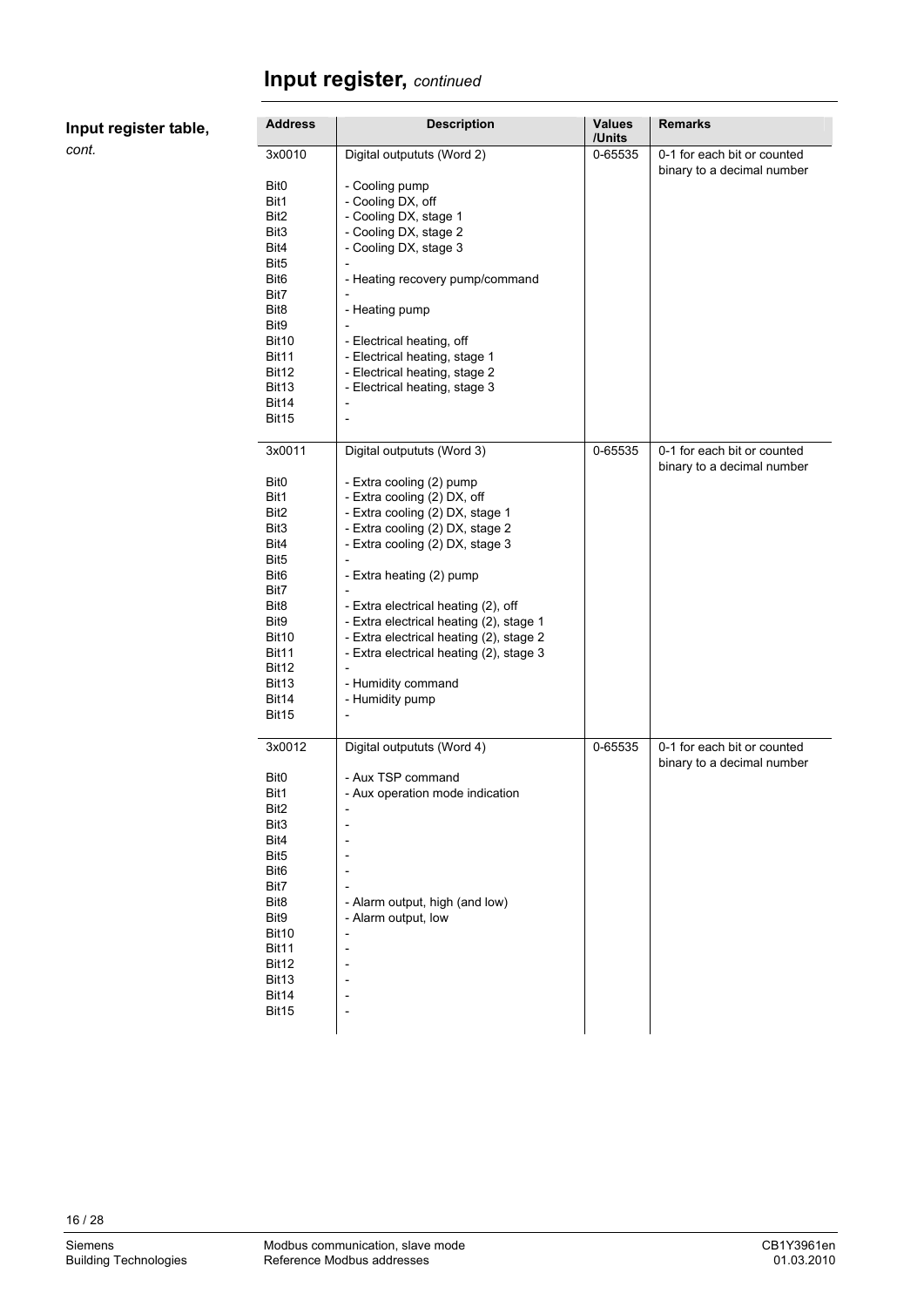**Input register table,** 

| <b>Address</b>           | <b>Description</b>                               | <b>Values</b><br>/Units | <b>Remarks</b>              |
|--------------------------|--------------------------------------------------|-------------------------|-----------------------------|
| 3x0013                   | Alarms (Word 1)                                  | $0 - 65535$             | 0-1 for each bit or counted |
| Bit <sub>0</sub>         | - Dampers                                        |                         | binary to a decimal number  |
| Bit1                     | - Fire dampers                                   |                         |                             |
| Bit <sub>2</sub>         |                                                  |                         |                             |
| Bit3                     | - Supply fan                                     |                         |                             |
| Bit4                     | - Exhaust fan                                    |                         |                             |
| Bit <sub>5</sub>         | - Fan operating hours                            |                         |                             |
| Bit <sub>6</sub>         |                                                  |                         |                             |
| Bit7                     |                                                  |                         |                             |
| Bit <sub>8</sub><br>Bit9 | - Cooling                                        |                         |                             |
| Bit <sub>10</sub>        | - Heating recovery                               |                         |                             |
| Bit11                    | - Heating recovery pump                          |                         |                             |
| Bit12                    | - Heating recovery frost                         |                         |                             |
| Bit <sub>13</sub>        | - Heating recovery efficiency                    |                         |                             |
| Bit <sub>14</sub>        | - Heating recovery damper                        |                         |                             |
| Bit <sub>15</sub>        |                                                  |                         |                             |
| 3x0014                   | Alarms (Word 2)                                  | 0-65535                 | 0-1 for each bit or counted |
|                          |                                                  |                         | binary to a decimal number  |
| Bit <sub>0</sub>         | - Heating pump                                   |                         |                             |
| Bit1                     | - Heating frost                                  |                         |                             |
| Bit <sub>2</sub>         | - Electrical heating                             |                         |                             |
| Bit <sub>3</sub>         |                                                  |                         |                             |
| Bit4                     | - Extra cooling (2)                              |                         |                             |
| Bit <sub>5</sub>         |                                                  |                         |                             |
| Bit <sub>6</sub><br>Bit7 | - Extra heating (2)<br>- Extra heating (2) frost |                         |                             |
| Bit <sub>8</sub>         | - Extra electrical heating (2)                   |                         |                             |
| Bit9                     |                                                  |                         |                             |
| Bit10                    | - Humidity pump                                  |                         |                             |
| Bit11                    | - Humidity command                               |                         |                             |
| Bit <sub>12</sub>        |                                                  |                         |                             |
| Bit <sub>13</sub>        | - Fire alarm                                     |                         |                             |
| Bit <sub>14</sub>        |                                                  |                         |                             |
| Bit <sub>15</sub>        | - Filter alarm                                   |                         |                             |
| 3x0015                   | Alarms (Word 3)                                  | 0-65535                 | 0-1 for each bit or counted |
|                          |                                                  |                         | binary to a decimal number  |
| Bit <sub>0</sub>         | - Out temperature                                |                         |                             |
| Bit1                     | - Supply temperature                             |                         |                             |
| Bit2                     | - Heating frost temperature                      |                         |                             |
| Bit <sub>3</sub><br>Bit4 | - Room1 temperature<br>- Room2 temperature       |                         |                             |
| Bit <sub>5</sub>         | - Exhaust temperature                            |                         |                             |
| Bit <sub>6</sub>         | - Extract temperature                            |                         |                             |
| Bit7                     | - Heating recovery supply temperature            |                         |                             |
| Bit8                     | - Heating recovery water temperature             |                         |                             |
| Bit9                     | - Extra supply temperature (2)                   |                         |                             |
| Bit10                    | - Extra heating (2) frost temperature            |                         |                             |
| Bit11                    | - Auxiliary temperature                          |                         |                             |
| Bit12<br>Bit13           | - Roomunits                                      |                         |                             |
| Bit14                    | - Supply temperature deviation                   |                         |                             |
| Bit15                    | - Room/Exhaust temperature deviation             |                         |                             |
|                          |                                                  |                         |                             |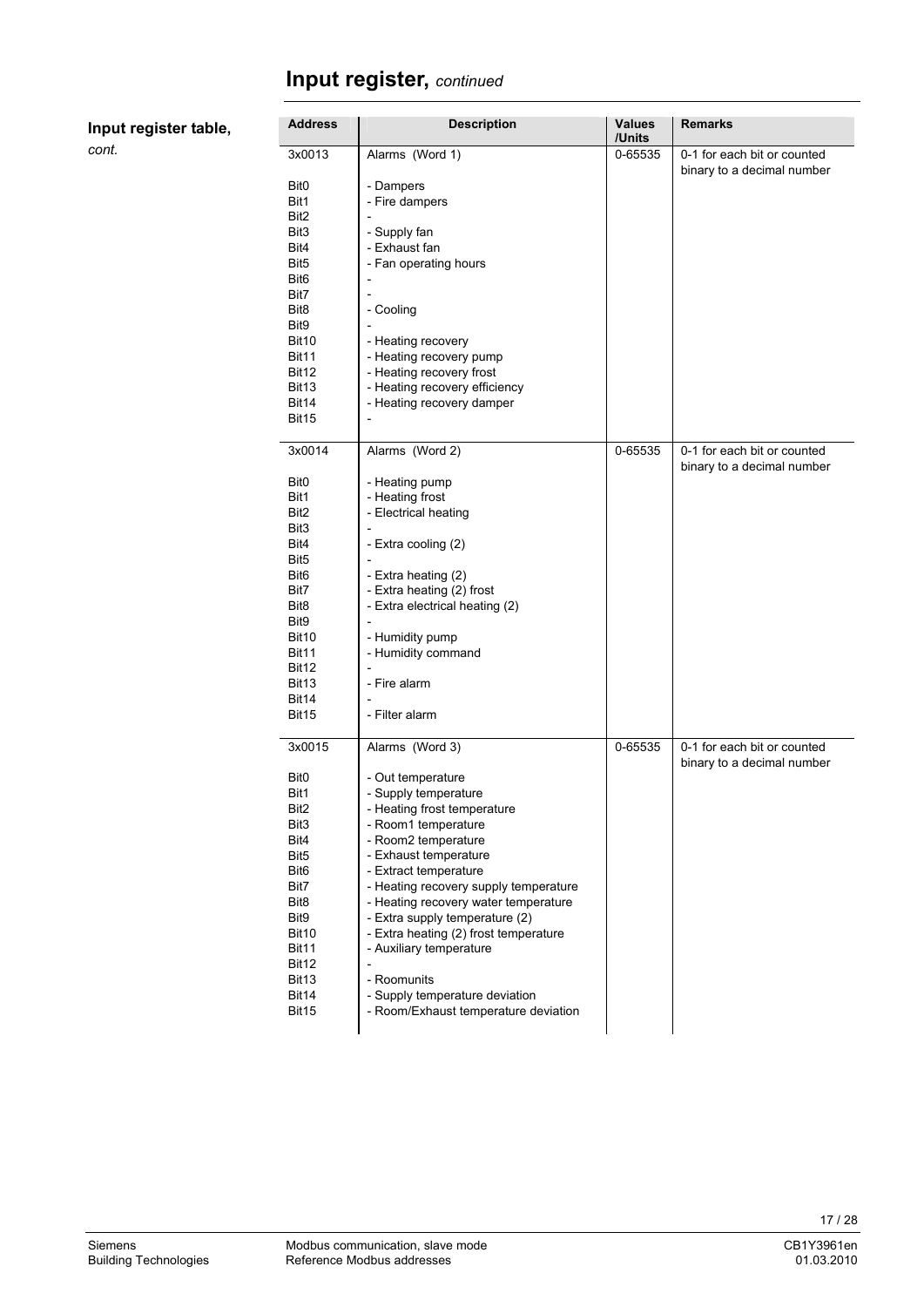**Input register table,** 

*cont.*

| <b>Address</b>    | <b>Description</b>                   | <b>Values</b><br>/Units | <b>Remarks</b>                        |
|-------------------|--------------------------------------|-------------------------|---------------------------------------|
| 3x0016            | Alarms (Word 4)                      | 0-65535                 | 0-1 for each bit or counted binary to |
|                   |                                      |                         | a decimal number                      |
| Bit0              | - Supply pressure/flow and deviation |                         |                                       |
| Bit1              | - Exhaust pressflow and deviation    |                         |                                       |
| Bit <sub>2</sub>  |                                      |                         |                                       |
| Bit <sub>3</sub>  | - Outside humidity                   |                         |                                       |
| Bit4              | - Supply humidity and deviation      |                         |                                       |
| Bit <sub>5</sub>  | - Room humidity and deviation        |                         |                                       |
| Bit <sub>6</sub>  | - Dewpoint                           |                         |                                       |
| Bit7              |                                      |                         |                                       |
| Bit8              | - Air quality                        |                         |                                       |
| Bit9              | - External setpoint                  |                         |                                       |
| Bit <sub>10</sub> | - Auxiliary alarm                    |                         |                                       |
| Bit <sub>11</sub> |                                      |                         |                                       |
| Bit <sub>12</sub> | - Manual control                     |                         |                                       |
| Bit <sub>13</sub> |                                      |                         |                                       |
| Bit <sub>14</sub> | - Communication test                 |                         |                                       |
| Bit <sub>15</sub> | - Modbus master                      |                         |                                       |
|                   |                                      |                         |                                       |
|                   |                                      |                         |                                       |

Present value, Unsigned Word

| 3x0017 | Actual operating mode<br>$0 = Off$<br>1=On/Comfort<br>2=Economy<br>$3 = Na$<br>$4 =$ Osstp<br>5=Nightcooling<br>6=Unoccupied (Temperature start)<br>7=Nightkick (Test temperature)<br>8=Firedamper test<br>$9 =$ Fire<br>$10 =$ Stop<br>11=Overrun<br>12=Startup | $0 - 12$ | Off*On/Comfort*Economy*Na*Osstp<br>*Nightcooling*Unoccupied<br>(Temperature start)*Nightkick (Test<br>temperature)*Firedamper<br>test*Fire*Stop*Overrun*Startup |
|--------|------------------------------------------------------------------------------------------------------------------------------------------------------------------------------------------------------------------------------------------------------------------|----------|-----------------------------------------------------------------------------------------------------------------------------------------------------------------|
| 3x0018 | Actual fan step                                                                                                                                                                                                                                                  | $0 - 3$  | Off*Stage1*Stage2*Stage3                                                                                                                                        |
| 3x0019 | Manual operation (steps)                                                                                                                                                                                                                                         | $0 - 4$  | Auto*Off*Stage 1*Stage 2*Stage 3                                                                                                                                |
| 3x0020 | Manual operation<br>(steps/temperature)                                                                                                                                                                                                                          | $0 - 7$  | Auto*Off*Eco St1*Comf St1*Eco<br>St2*Comf St2*Eco St3*Comf St3                                                                                                  |
|        |                                                                                                                                                                                                                                                                  |          | Only one of Manual operation is<br>used depending on configuration                                                                                              |
| 3x0021 | Actual time switch program (steps)                                                                                                                                                                                                                               | $0 - 3$  | Off*Stage1*Stage2*Stage3                                                                                                                                        |
| 3x0022 | Actual time switch program<br>(steps/temperature)                                                                                                                                                                                                                | $0 - 7$  | Off*Eco St1*Comf St1*Eco<br>St2*Comf St2*Eco St3*Comf St3                                                                                                       |
|        |                                                                                                                                                                                                                                                                  |          | Only one of TSP is used depending<br>on configuration                                                                                                           |
| 3x0023 | Actual Opmode ext ctrl                                                                                                                                                                                                                                           | $0 - 4$  | Auto*Off*Stage 1*Stage 2*Stage 3                                                                                                                                |
| 3x0024 | Fire damper state                                                                                                                                                                                                                                                | $0 - 2$  | NotDefined*Closed*Moving*Opened                                                                                                                                 |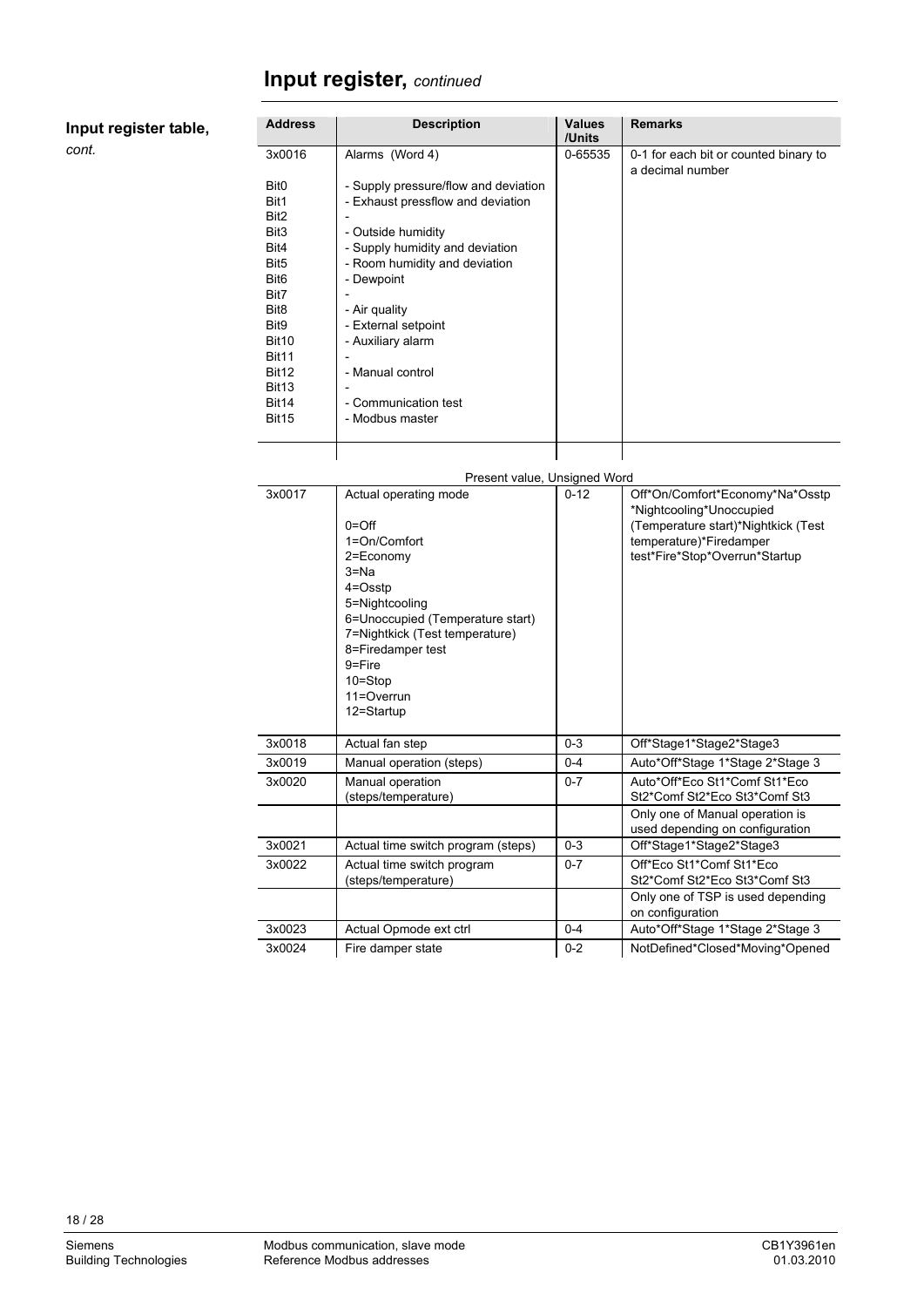#### **Input register table,**

| <b>Address</b> | <b>Description</b>                   | <b>Values /Units</b> | <b>Remarks</b>           |
|----------------|--------------------------------------|----------------------|--------------------------|
| 3x0025         | Outside air damper command           | $0 - 1$              | Off*On                   |
| 3x0026         | Extract air damper command           | 0-1                  | Off*On                   |
| 3x0027         | Fire damper command                  | $0 - 1$              | Off*On                   |
| 3x0028         | Supply fan command                   | $0-3$                | Off*Stage1*Stage2*Stage3 |
| 3x0029         | Supply fan output signal             | $0 - 100%$           |                          |
| 3x0030         | Exhaust fan command                  | $0 - 4$              | Off*Stage1*Stage2*Stage3 |
| 3x0031         | Exhaust fan output signal            | $0 - 100%$           |                          |
|                |                                      |                      |                          |
| 3x0033         | Cooling output signal                | $0 - 100%$           |                          |
| 3x0034         | Cooling pump command                 | 0-1                  | Off*On                   |
| 3x0035         | Cooling DX command                   | $0 - 3$              | Off*Stage1*Stage2*Stage3 |
| 3x0036         | Heat recovery output signal          | $0 - 100%$           |                          |
| 3x0037         | Heat recovery (pump) command         | $0 - 1$              | Off*On                   |
| 3x0038         | Heat recovery damper output signal   | $0 - 100%$           |                          |
| 3x0039         | Heat recovery damper recovery        | $0 - 100%$           |                          |
|                | value                                |                      |                          |
| 3x0040         | Heating output signal                | $0 - 100%$           |                          |
| 3x0041         | Heating pump command                 | $0 - 1$              | Off*On                   |
| 3x0042         | Electrical heating output signal     | $0 - 100%$           |                          |
| 3x0043         | Electrical heating command           | $0 - 3$              | Off*Stage1*Stage2*Stage3 |
| 3x0044         | Cooling 2 output signal              | $0 - 100%$           |                          |
| 3x0045         | Cooling 2 pump command               | $0 - 1$              | Off*On                   |
| 3x0046         | Cooling 2 DX command                 | $0 - 3$              | Off*Stage1*Stage2*Stage3 |
| 3x0047         | Heating 2 output signal              | $0 - 100%$           |                          |
| 3x0048         | Heating 2 pump command               | $0 - 1$              | Off*On                   |
| 3x0049         | Electrical heating 2 output signal   | $0 - 100%$           |                          |
| 3x0050         | Electrical heating 2 command         | 0-3                  | Off*Stage1*Stage2*Stage3 |
|                |                                      |                      |                          |
| 3x0052         | Humidifier output signal             | $0 - 100\%$          |                          |
| 3x0053         | Humidifier command                   | $0 - 1$              | Off*On                   |
| 3x0054         | Humidifier pump command              | $0 - 1$              | Off*On                   |
| 3x0055         | Actual dehumidity value              | $0 - 100\%$          |                          |
|                |                                      |                      |                          |
| 3x0057         | Auxiliary operation mode output      | $0 - 1$              | Off*On                   |
| 3x0058         | Auxiliary time switch program output | $0 - 1$              | Off*On                   |
| 3x0059         | Auxiliary analog output fan          | $0 - 100%$           |                          |
| 3x0060         | Alarm output 1                       | $0 - 1$              | Normal*Alarm             |
| 3x0061         | Alarm output 2                       | $0 - 1$              | Normal*Alarm             |
|                |                                      |                      |                          |
| 3x0064         | Actual airquality comp               | $0 - 100%$           |                          |
| 3x0065         | Actual fan cooling value             | $0 - 100%$           |                          |
| 3x0066         | Actual fan heating value             | $0 - 100%$           |                          |
| 3x0067         | Actual fan comp temperature          | $0 - 100%$           |                          |
| 3x0068         | Actual fan comp hum                  | $0 - 100\%$          |                          |
| 3x0069         | Actual summer comp fan               | $0 - 100%$           |                          |
| 3x0070         | Actual winter comp fan               | $0 - 100\%$          |                          |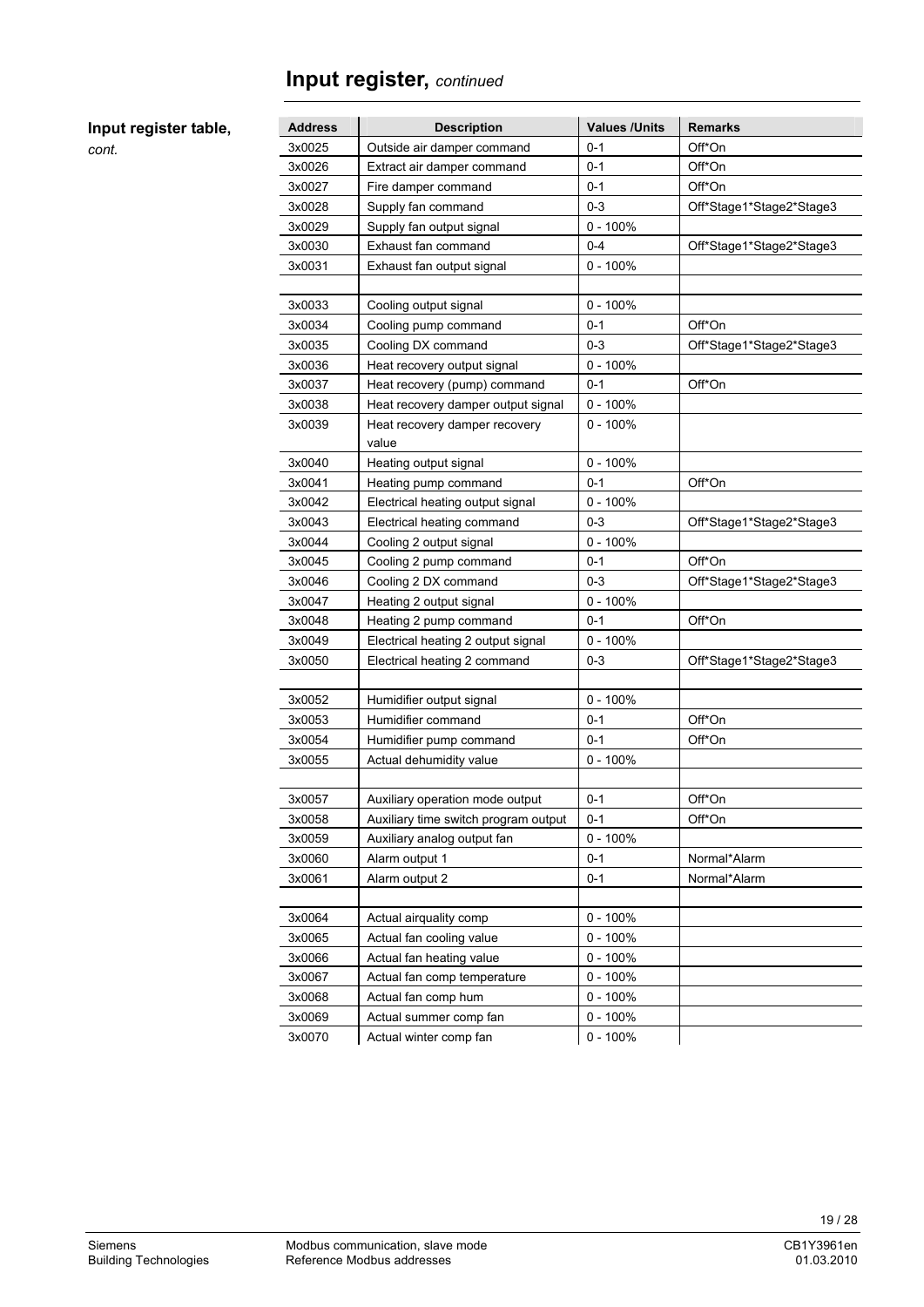#### **Input register table,**

| <b>Address</b> | <b>Description</b>                                                  | <b>Values /Units</b>            | <b>Remarks</b>               |
|----------------|---------------------------------------------------------------------|---------------------------------|------------------------------|
|                | Present value, Signed Word                                          |                                 |                              |
| 3x0072         | Outside air temperature                                             | -x.y - +x.y °C                  | (factor 10)                  |
| 3x0073         | Supply air temperature                                              | $-x.y - +x.y$ °C                | (factor 10)                  |
| 3x0074         | Heating frost temperature                                           | $-x.y - +x.y$ °C                | (factor 10)                  |
| 3x0075         | Actual room temperature                                             | -x.y - +x.y °C                  | (factor 10)                  |
| 3x0076         | Exhaust air temperature                                             | -x.y - +x.y °C                  | (factor 10)                  |
| 3x0077         | Extract air temperature                                             | -x.y - +x.y °C                  | (factor 10)                  |
| 3x0078         | Heat recovery supply air temp                                       | $-x.y - +x.y$ °C                | (factor 10)                  |
| 3x0079         | Heat recovery water temperature                                     | -x.y - +x.y $^{\circ}$ C        | (factor 10)                  |
| 3x0080         | Supply air temperature 2                                            | $-x.y - +x.y$ °C                | (factor 10)                  |
| 3x0081         | Heating 2 frost temperature                                         | $-x.y - +x.y$ °C                | (factor 10)                  |
| 3x0082         | Auxiliary temperature                                               | -x.y - +x.y $^{\circ}$ C        | (factor 10)                  |
|                |                                                                     |                                 |                              |
| 3x0084         | Outside air hum relative                                            | $0 - x$ %rH                     |                              |
| 3x0085         | Outside air hum absolute                                            | $-x.y - +x.y$ g/kg              | (factor 10)                  |
| 3x0086         | Outside air enthalpy                                                | -x.y - +x.y kJ/kg               | (factor 10)                  |
| 3x0087         | Supply air hum relative                                             | $0 - x$ %rH                     |                              |
| 3x0088         | Supply air hum absolute                                             | $-x y - +x y g/kg$              | (factor 10)                  |
| 3x0089         | Supply air enthalpy                                                 | -x.y - +x.y kJ/kg               | (factor 10)                  |
| 3x0090         | Room humidity relative                                              | $0 - x$ %rH                     |                              |
| 3x0091         | Room humidity absolute                                              | $-x.y - +x.y g/kg$              | (factor 10)                  |
| 3x0092         | Room enthalpy                                                       | -x.y - +x.y kJ/kg               | (factor 10)                  |
| 3x0093         | Dew point                                                           | $-x.y - +x.y$ °C                | (factor 10)                  |
|                |                                                                     |                                 |                              |
| 3x0095         | Supply air flow                                                     | $0 - x$ $1/s$                   |                              |
| 3x0096         | Exhaust air flow                                                    | $0 - x$ $1/s$                   |                              |
| 3x0097         | Supply air pressure                                                 | 0 - x Pa                        |                              |
| 3x0098         | Exhaust air pressure                                                | 0 - x Pa                        |                              |
| 3x0099         | Heat recovery frost pressure                                        | 0 - x Pa                        |                              |
|                |                                                                     |                                 |                              |
| 3x0101         | Air quality                                                         | $0 - x$ ppm                     |                              |
| 3x0102         | <b>External setpoint</b>                                            | $-x.y - +x.y$ °C                | (factor 10)                  |
|                |                                                                     |                                 |                              |
| 3x0104         | Actual heating setpoint, Main                                       | -x.y - +x.y $^{\circ} \text{C}$ | (factor 10)                  |
|                | (depending on actual controlmode)                                   |                                 |                              |
| 3x0105         | Actual cooling setpoint, Main                                       | $-x.y - +x.y$ °C                | (factor 10)                  |
|                | (depending on actual controlmode)                                   |                                 |                              |
| 3x0106         | Actual supply heating setpoint                                      | $-X.y - +X.y \degree C$         | (factor 10)                  |
|                | (when use of cascade control)                                       |                                 |                              |
| 3x0107         | Actual supply cooling setpoint                                      | $-X. V - +X. V$ °C              | (factor 10)                  |
|                | (when use of cascade control)                                       |                                 |                              |
| 3x0108         | Actual humidity setpoint, Main<br>(depending on actual controlmode) | $X.Y - X.Y$                     | (factor 10)<br>%r.H. or g/kg |
|                |                                                                     |                                 |                              |
| 3x0109         | Actual dehumity setpoint, Main<br>(depending on actual controlmode) | $x.y - x.y$                     | (factor 10)<br>%r.H. or g/kg |
| 3x0110         |                                                                     |                                 |                              |
|                | Actual supply humidity setpoint<br>(when use of cascade control)    | $x.y - x.y$                     | (factor 10)<br>%r.H. or g/kg |
| 3x0111         | Actual supply dehumidity setpoint                                   | $x.y - x.y$                     | (factor 10)                  |
|                | (when use of cascade control)                                       |                                 | %r.H. or g/kg                |
| 3x0112         | Actual Supply fan setpoint                                          | 0 - x                           | %, Pa or I/s                 |
| 3x0113         | Actual exhaust fan setpoint                                         | $0 - x$                         | %, Pa or I/s                 |
|                |                                                                     |                                 |                              |
|                |                                                                     |                                 |                              |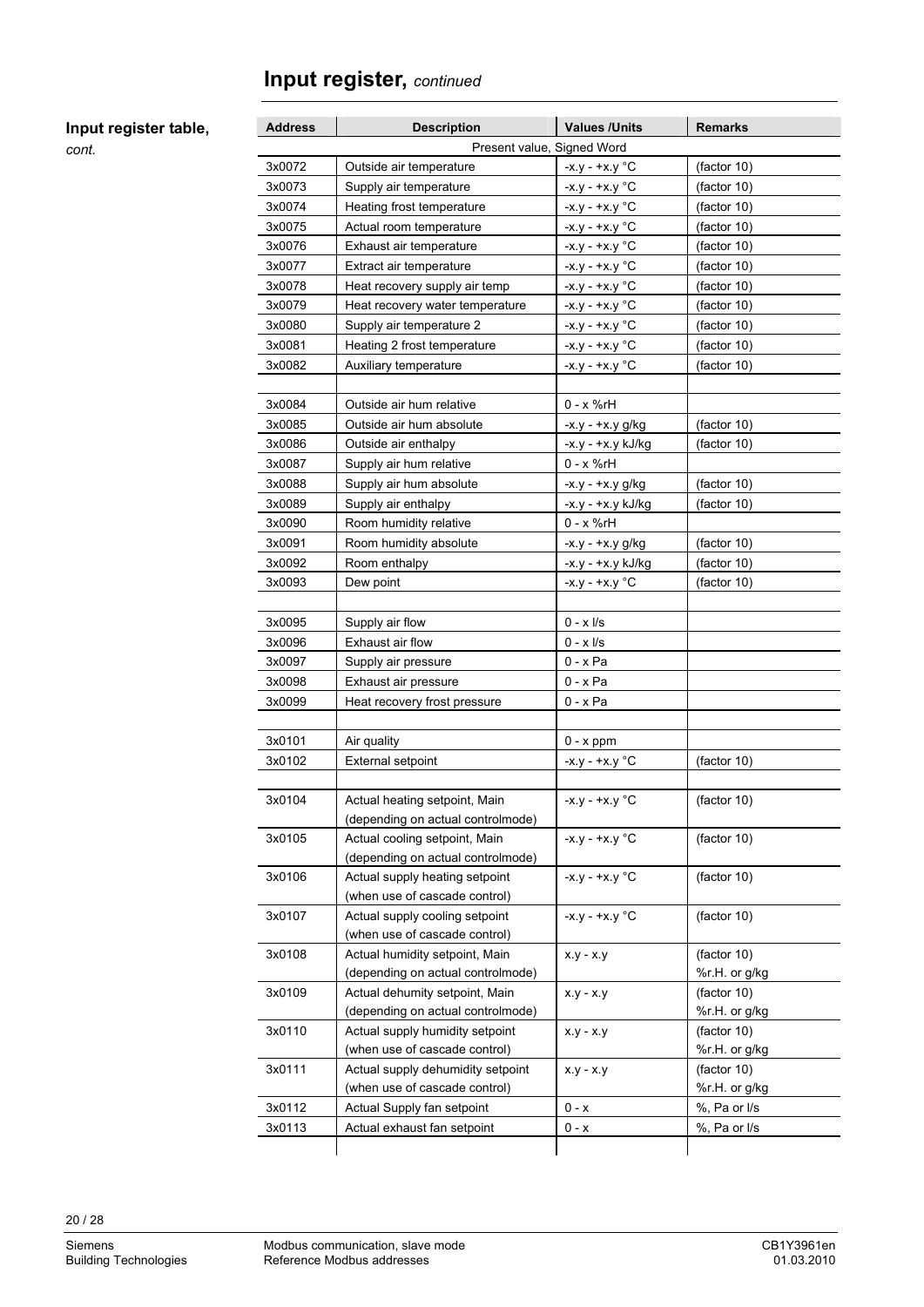#### **Input register table,**

*cont.*

| <b>Address</b> | <b>Description</b>             | <b>Values /Units</b>   | <b>Remarks</b> |
|----------------|--------------------------------|------------------------|----------------|
| 3x0115         | Actual summer comp temperature | $-X.y - +X.Y$ °C       | (factor 10)    |
| 3x0116         | Actual winter comp temperature | $-x.y - +x.y$ °C       | (factor 10)    |
| 3x0117         | Heat recovery efficiency       | $0 - 100\%$            |                |
| 3x0118         | Cooling recovery (MECH) active | $0 - 1$                | Passive*Active |
|                |                                |                        |                |
| 3x0120         | Energy actual power            | $x.y - +x.y W$         | (factor 10)    |
| 3x0121         | Energy average power           | $x.y - +x.y W$         | (factor 10)    |
| 3x0122         | Energy operating hours         | $x y - +x y h$         | (factor 10)    |
| 3x0123         | Energy partial                 | $x.y - +x.y$ kWh       | (factor 10)    |
| 3x0124         | Energy total                   | $x \vee - +x \vee$ kWh | (factor 10)    |
|                |                                |                        |                |
|                |                                |                        |                |

#### **Only for Module, Onboard not supported**

| 3x0200 | Actual roomunit mode     | $0 - 4$          | Auto*Comfort*Standby* |
|--------|--------------------------|------------------|-----------------------|
|        |                          |                  | Economy*Off           |
| 3x0201 | Actual roomunit setpoint | -x.y - +x.y K/°C | (factor 10)           |
| 3x0202 | Roomunit 1 temperature   | $-X.y - +X.Y$ °C | (factor 10)           |
| 3x0203 | Roomunit 2 temperature   | $-X.y - +X.Y$ °C | (factor 10)           |
|        |                          |                  |                       |
|        |                          |                  |                       |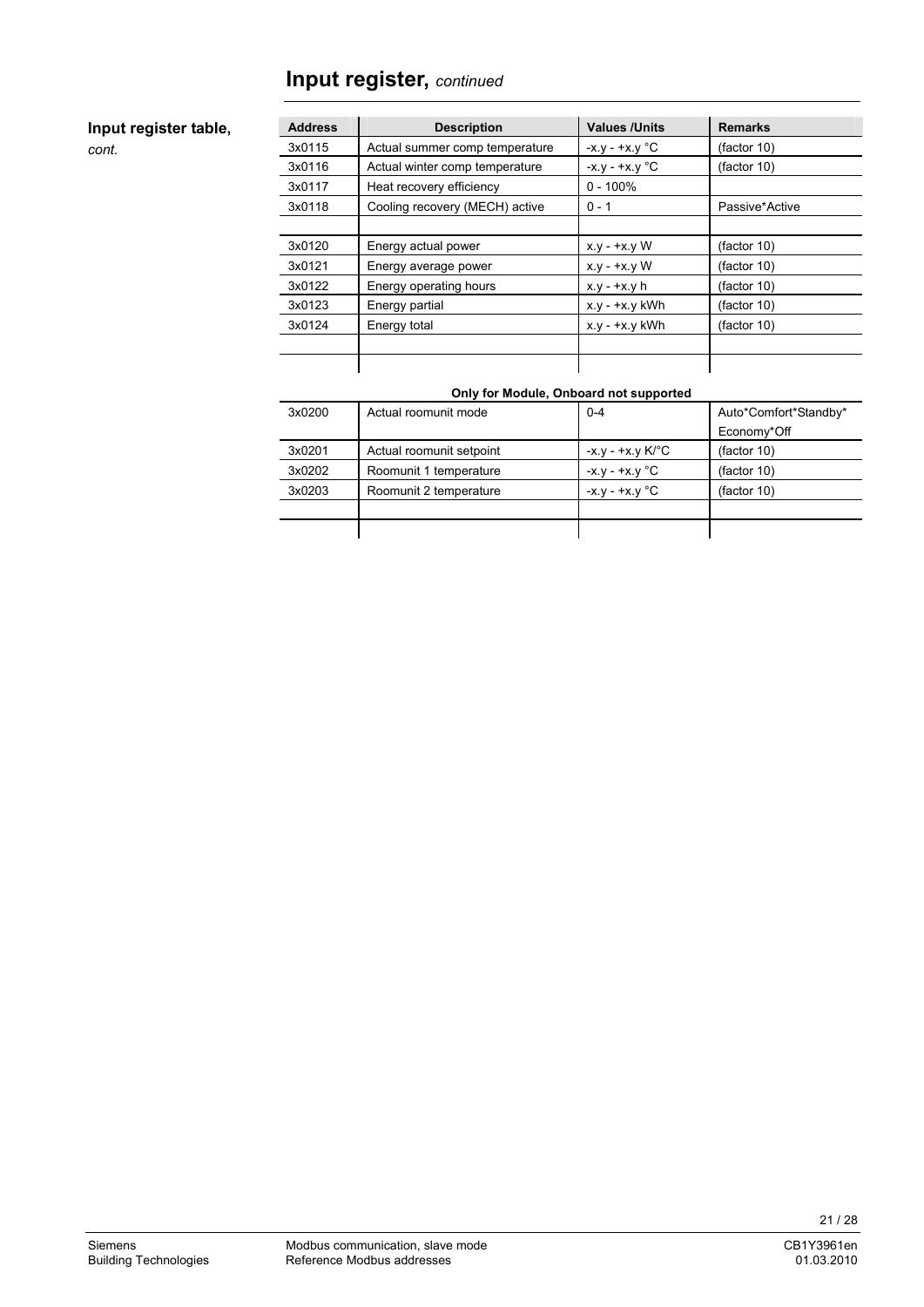### **3.5 Holding register**

#### **Holding register table**

| <b>Address</b>           | <b>Description</b>                | <b>Values /Units</b>         | <b>Remarks</b>                                                     |  |
|--------------------------|-----------------------------------|------------------------------|--------------------------------------------------------------------|--|
| <b>Unsigned Word</b>     |                                   |                              |                                                                    |  |
| 4x0001                   | Control bits                      | 0-65535                      |                                                                    |  |
|                          |                                   |                              |                                                                    |  |
| Bit <sub>0</sub>         | - Emergency stop input            |                              | I/O                                                                |  |
| Bit1                     | - External control input 1        |                              | I/O                                                                |  |
| Bit <sub>2</sub>         | - External control input 2        |                              | $U$                                                                |  |
| Bit3                     | - Su/Wi changeover input          |                              | $U$                                                                |  |
| Bit4                     |                                   |                              |                                                                    |  |
| Bit <sub>5</sub>         |                                   |                              |                                                                    |  |
| Bit6                     |                                   |                              | 1/O                                                                |  |
| Bit7<br>Bit <sub>8</sub> | - Fire alarm input                |                              |                                                                    |  |
| Bit9                     |                                   |                              |                                                                    |  |
| Bit10                    |                                   |                              |                                                                    |  |
| Bit11                    |                                   |                              |                                                                    |  |
| Bit12                    |                                   |                              |                                                                    |  |
| Bit13                    |                                   |                              |                                                                    |  |
| Bit <sub>14</sub>        |                                   |                              |                                                                    |  |
| Bit15                    | - Communicationtest puls          |                              |                                                                    |  |
|                          |                                   | Present value, Unsigned Word |                                                                    |  |
| 4x0005                   | BMS control/overide time switch   | $0 - 4$                      | Auto*Off*Stage 1*Stage 2*Stage 3                                   |  |
|                          | program (steps)                   |                              |                                                                    |  |
| 4x0006                   | BMS control/overide time switch   | $0 - 7$                      | Auto*Off*Eco St1*Comf St1*Eco                                      |  |
|                          | program (steps/temperature)       |                              | St2*Comf St2*Eco St3*Comf St3                                      |  |
|                          |                                   |                              | Only one of BMS control is used                                    |  |
|                          |                                   |                              | depending on configuration                                         |  |
| 4x0007                   | Auxiliary BMS TSP output          | $0 - 2$                      | Auto*Off*On                                                        |  |
| 4x0008                   | Manual operation (steps)          | $0 - 4$                      | Auto*Off*Stage 1*Stage 2*Stage 3                                   |  |
| 4x0009                   | Manual operation                  | $0 - 7$                      | Auto*Off*Eco St1*Comf St1*Eco                                      |  |
|                          | (steps/temperature)               |                              | St2*Comf St2*Eco St3*Comf St3                                      |  |
|                          |                                   |                              | Only one of Manual operation is<br>used depending on configuration |  |
|                          |                                   |                              |                                                                    |  |
| 4x0011                   | External control, off delay       | 0 - x h                      |                                                                    |  |
|                          |                                   |                              |                                                                    |  |
| 4x0012                   | External control, fan step        | $0 - 4$                      | Auto*Off*1Step*2Step*3Step                                         |  |
| 4x0013                   | Roomunit presence time            | $0-23h$                      |                                                                    |  |
|                          |                                   | Present value, Signed Word   |                                                                    |  |
| 4x0020                   | Comfort temperature setpoint      | -x.y - +x.y °C               | (factor 10)                                                        |  |
| 4x0021                   | Comfort temperature deadzone      | $-x.y - +x.y \circ C$        | (factor 10)                                                        |  |
| 4x0022                   | Comfort heating setpoint          | $-x.y - +x.y$ °C             | (factor 10)                                                        |  |
| 4x0023                   | Comfort cooling setpoint          | -x.y - $+x.y$ $\degree$ C    | (factor 10)                                                        |  |
| 4x0024                   | Economy temperature setpoint      | $-x.y - +x.y$ °C             | (factor 10)                                                        |  |
| 4x0025                   | Economy temperature deadzone      | $-x.y - +x.y$ °C             | (factor 10)                                                        |  |
| 4x0026                   | Economy heating setpoint          |                              | (factor 10)                                                        |  |
|                          |                                   | $-x.y - +x.y$ °C             |                                                                    |  |
| 4x0027                   | Economy cooling setpoint          | $-x.y - +x.y$ °C             | (factor 10)                                                        |  |
|                          |                                   |                              | Different setpoint combinations                                    |  |
|                          |                                   |                              | are used depending on<br>configuration                             |  |
| 4x0028                   | Exhaust air temp setpoint 1,      | $-x.y - +x.y^{\circ}C$       | (factor 10)                                                        |  |
|                          | <b>HOTC</b>                       |                              |                                                                    |  |
| 4x0029                   | Exhaust air temp setpoint 2,      | -x.y - +x.y $^{\circ}$ C     | (factor 10)                                                        |  |
| 4x0030                   | HOTC<br>Supply temp delta 1, HOTC | $-x.y - +x.y$ °C             | (factor 10)                                                        |  |
| 4x0031                   | Supply temp delta 2, HOTC         | $-x.y - +x.y$ °C             | (factor 10)                                                        |  |
| 4x0032                   | Summer/winter changeover          | -x.y - +x.y $\overline{C}$   | (factor 10)                                                        |  |
|                          | supply temp compensation          |                              |                                                                    |  |
| 4x0033                   | Extra Sequence setpoint           | -x.y - +x.y $\degree$ C      | (factor 10)                                                        |  |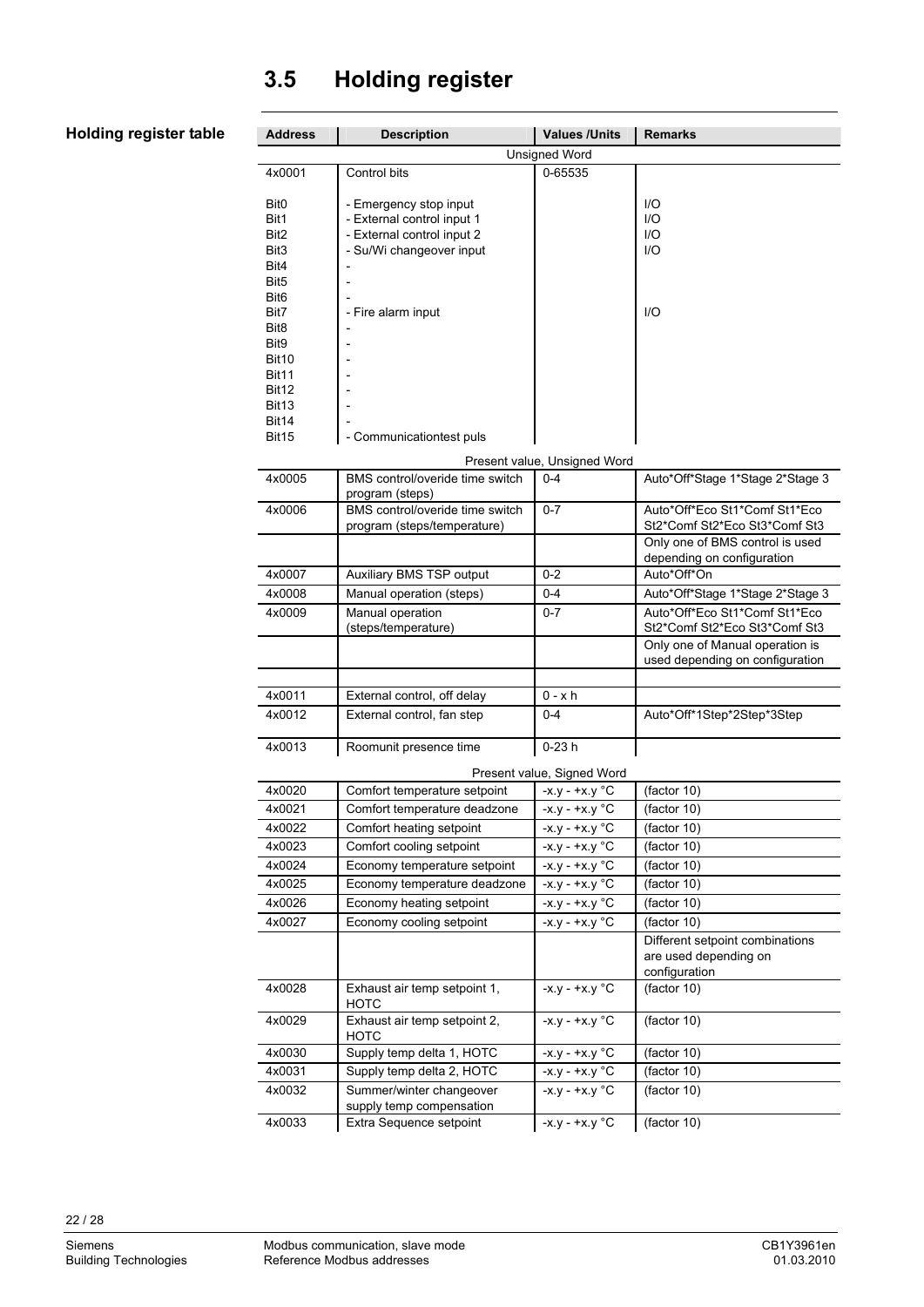**Holding register table,**  *cont.*

| <b>Address</b> | <b>Description</b>                                                   | <b>Values /Units</b>     | <b>Remarks</b>                                                            |
|----------------|----------------------------------------------------------------------|--------------------------|---------------------------------------------------------------------------|
| 4x0034         | Supply temperature min setpoint<br>(Pure room/exhaust control)       | $-X.y - +X.Y$ °C         | (factor 10)                                                               |
| 4x0035         | Supply temperature max<br>setpoint<br>(Pure room/exhaust control)    | $-x.y - +x.y$ °C         | (factor 10)                                                               |
| 4x0036         | Supply temperature min setpoint<br>(Cascade room/exhaust control)    | $-X.y - +X.Y$ °C         | (factor 10)<br>Low limit                                                  |
| 4x0037         | Supply temperature max<br>setpoint<br>(Cascade room/exhaust control) | -x.y - +x.y $^{\circ}$ C | (factor 10)<br>High limit                                                 |
|                |                                                                      |                          |                                                                           |
| 4x0039         | Humidity setpoint relative                                           | $0 - x$                  | %r.H. or g/kg                                                             |
| 4x0040         | Humidity deadz relative                                              | $0 - x$                  | %r.H. or g/kg                                                             |
| 4x0041         | Humidity setpoint relative                                           | $0 - x$                  | %r.H. or g/kg                                                             |
| 4x0042         | Dehumidity setpoint relative                                         | $0 - x$                  | %r.H. or g/kg                                                             |
| 4x0043         | Humidity setpoint absolute                                           | $0 - x.v$                | (factor 10) %r.H. or g/kg<br>depending on configuration                   |
| 4x0044         | Humidity deadz absolute                                              | $0 - x.y$                | (factor 10) %r.H. or g/kg                                                 |
| 4x0045         | Humidity setpoint absolute                                           | $0 - x.y$                | (factor 10) %r.H. or g/kg                                                 |
| 4x0046         | Dehumidity setpoint absolute                                         | $0 - x.v$                | (factor 10) %r.H. or g/kg                                                 |
|                |                                                                      |                          | Different setpoint combinations<br>are used depending on<br>configuration |
| 4x0047         | Supply humidity max setpoint<br>(Pure room/exhaust control)          | $0 - x \cdot v$          | (factor 10) %r.H. or g/kg                                                 |
| 4x0048         | Supply humidity min setpoint<br>(Cascade room/exhaust control)       | $0 - x.y$                | (factor 10) %r.H. or g/kg                                                 |
| 4x0049         | Supply humidity max setpoint<br>(Cascade room/exhaust control)       | $0 - x.v$                | (factor 10) %r.H. or g/kg                                                 |
|                |                                                                      |                          |                                                                           |

| Present value, Unsigned Word |                                |         |                            |  |
|------------------------------|--------------------------------|---------|----------------------------|--|
| 4x0050                       | Supply fan step 1 setpoint     | $0 - x$ | %, Pa or I/s               |  |
|                              |                                |         | depending on configuration |  |
| 4x0051                       | Supply fan step 2 setpoint     | $0 - x$ | %, Pa or I/s               |  |
| 4x0052                       | Supply fan step 3 setpoint     | $0 - x$ | %. Pa or I/s               |  |
| 4x0053                       | Supply fan max force setpoint  | $0 - x$ | %, Pa or I/s               |  |
| 4x0054                       | Exhaust fan step 1 setpoint    | $0 - x$ | %. Pa or I/s               |  |
|                              |                                |         | depending on configuration |  |
| 4x0055                       | Exhaust fan step 2 setpoint    | $0 - x$ | %, Pa or I/s               |  |
| 4x0056                       | Exhaust fan step 3 setpoint    | $0 - x$ | %, Pa or I/s               |  |
| 4x0057                       | Exhaust fan max force setpoint | $0 - x$ | %, Pa or I/s               |  |
|                              |                                |         |                            |  |

| Present value, Signed Word |                      |             |  |
|----------------------------|----------------------|-------------|--|
| 4x0059                     | Air quality setpoint | $0 - x$ ppm |  |
|                            |                      |             |  |

| Tracking value, Signed Word |                          |                  |             |  |
|-----------------------------|--------------------------|------------------|-------------|--|
| 4x0060                      | Outside air temperature  | $-X.y - +X.Y$ °C | (factor 10) |  |
| 4x0061                      | Room humidity relative   | 0 -100 %r.H.     | (factor 10) |  |
| 4x0062                      | Room temperature         | $-X.y - +X.Y$ °C | (factor 10) |  |
| 4x0063                      | Room temperature 2       | $-X.y - +X.Y$ °C | (factor 10) |  |
| 4x0064                      | <b>External setpoint</b> | $-X.y - +X.Y$ °C | (factor 10) |  |
|                             |                          |                  |             |  |

| Present value, Signed Word |                              |                    |             |  |
|----------------------------|------------------------------|--------------------|-------------|--|
| 4x0070                     | Night cooling min out temp   | $-X. V - +X. V$ °C | (factor 10) |  |
| 4x0071                     | Night cooling on delta       | $-X. V - +X. V$ °C | (factor 10) |  |
| 4x0072                     | Night cooling room hysterese | -x.v - +x.v °C     | (factor 10) |  |
| 4x0073                     | Night cooling room setpoint  | -x.v - +x.v °C     | (factor 10) |  |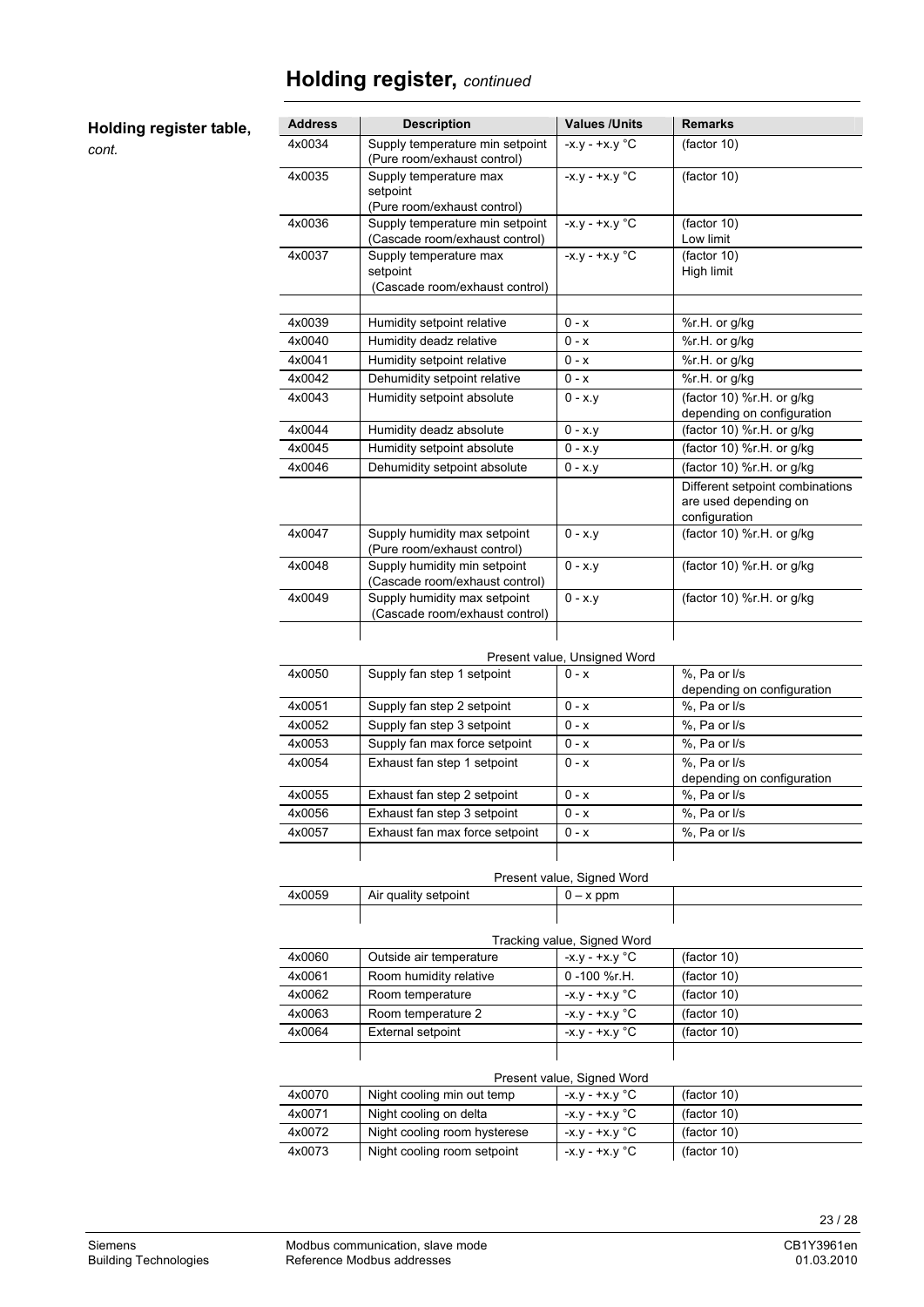#### **Holding register table,**

| <b>Address</b> | <b>Description</b>               | <b>Values /Units</b>      | <b>Remarks</b>             |
|----------------|----------------------------------|---------------------------|----------------------------|
| 4x0074         | Temp start heating start         | $-x.y - +x.y$ °C          | (factor 10)                |
| 4x0075         | Temp start heating setpoint      | $-x.y - +x.y$ °C          | (factor 10)                |
| 4x0076         | Temp start cooling start         | -x.y - +x.y °C            | (factor 10)                |
| 4x0077         | Temp start cooling setpoint      | -x.y - +x.y °C            | (factor 10)                |
| 4x0078         | Boost comp time                  | $0 - x$ min               |                            |
| 4x0079         | Boost room temp setpoint         | -x.y - +x.y $^{\circ}$ C  | (factor 10)                |
| 4x0080         | Boost start heating              | $-x.y - +x.y$ °C          | (factor 10)                |
| 4x0081         | Boost start cooling              | $-x.y - +x.y$ °C          | (factor 10)                |
| 4x0082         | Draught cooling max deviation    | $-x.y - +x.y$ °C          | (factor 10)                |
| 4x0083         | Draught heating max deviation    | $-x.y - +x.y$ °C          | (factor 10)                |
| 4x0084         | Su compensation temp delta       | -x.y - +x.y K             | (factor 10)                |
| 4x0085         | Wi compensation temp delta       | -x.y - +x.y K             | (factor 10)                |
| 4x0086         | Cooling disable outside temp     | $-x.y - +x.y$ °C          | (factor 10)                |
| 4x0087         | Heat recovery frost setpoint     | -x.y - +x.y °C            | (factor 10)                |
| 4x0088         | Heat recovery frost setpoint st1 | $-x.y - +x.y$ °C          | (factor 10)                |
| 4x0089         | Heat recovery frost setpoint st2 | $-x.y - +x.y$ °C          | (factor 10)                |
| 4x0090         | Max speed defrost                | $-x.y - +x.y \%$          | (factor 10)                |
| 4x0091         | Min fresh air                    | $0 - 100\%$               |                            |
| 4x0092         | Heating frost setpoint           | -x.y - $+x.y$ $^{\circ}C$ | (factor 10)                |
| 4x0093         | Heating standby setpoint         | -x.y - +x.y °C            | (factor 10)                |
| 4x0094         | Preheating outside temp X1       | $-X.y - +X.Y$ °C          | (factor 10)                |
| 4x0095         | Preheating outside temp X2       | $-x.y - +x.y$ °C          | (factor 10)                |
| 4x0096         | Preheating pos Y1                | $0 - 100\%$               |                            |
| 4x0097         | Preheating pos Y2                | $0 - 100\%$               |                            |
| 4x0098         | Cooling 2 disable outside temp   | $-x.y - +x.y$ °C          | (factor 10)                |
| 4x0099         | Heating 2 frost setpoint         | $-x.y - +x.y$ °C          | (factor 10)                |
| 4x0100         | Heating 2 Standby setpoint       | -x.y - +x.y $^{\circ}C$   | (factor 10)                |
| 4x0101         | Preheating 2 outside temp X1     | $-x.y - +x.y$ °C          | (factor 10)                |
| 4x0102         | Preheating 2 outside temp X2     | $-x.y - +x.y$ °C          | (factor 10)                |
| 4x0103         | Preheating 2 pos Y1              | $0 - 100%$                |                            |
| 4x0104         | Preheating 2 pos Y2              | $0 - 100\%$               |                            |
| 4x0105         | Dew point deadzone               | $-x.y - +x.y$ °C          | (factor 10)                |
| 4x0106         | Fan cooling deadzone             | -x.y - +x.y °C            | (factor 10)                |
| 4x0107         | Fan heating deadzone             | -x.y - +x.y °C            | (factor 10)                |
| 4x0108         | Fan compensation humidity        | 0 - x.y %rH               |                            |
| 4x0109         | Fan compensation temperature     | $-x.y - +x.y$ °C          | (factor 10)                |
| 4x0110         | Fan slave offset                 | $0 - x$ $1/s$             | (factor 10)                |
| 4x0111         | Max deviation supply temp        | $0 - x.y$ °C              | (factor 10)                |
| 4x0112         | Max deviation room temp          | $0 - x.y$ °C              | (factor 10)                |
| 4x0113         | Max deviation supply humidity    | $0 - x.y$                 | (factor 10) %rH or g/kg    |
|                |                                  |                           | depending on configuration |
| 4x0114         | Max deviation room humidity      | $0 - x.y$                 | (factor 10) %rH or g/kg    |
| 4x0115         | Max deviation supply fan         | $0 - x$                   | %, Pa or I/s               |
|                |                                  |                           | depending on configuration |
| 4x0116         | Max deviation exhaust fan        | $0 - x$                   | %, Pa or I/s               |
|                |                                  |                           |                            |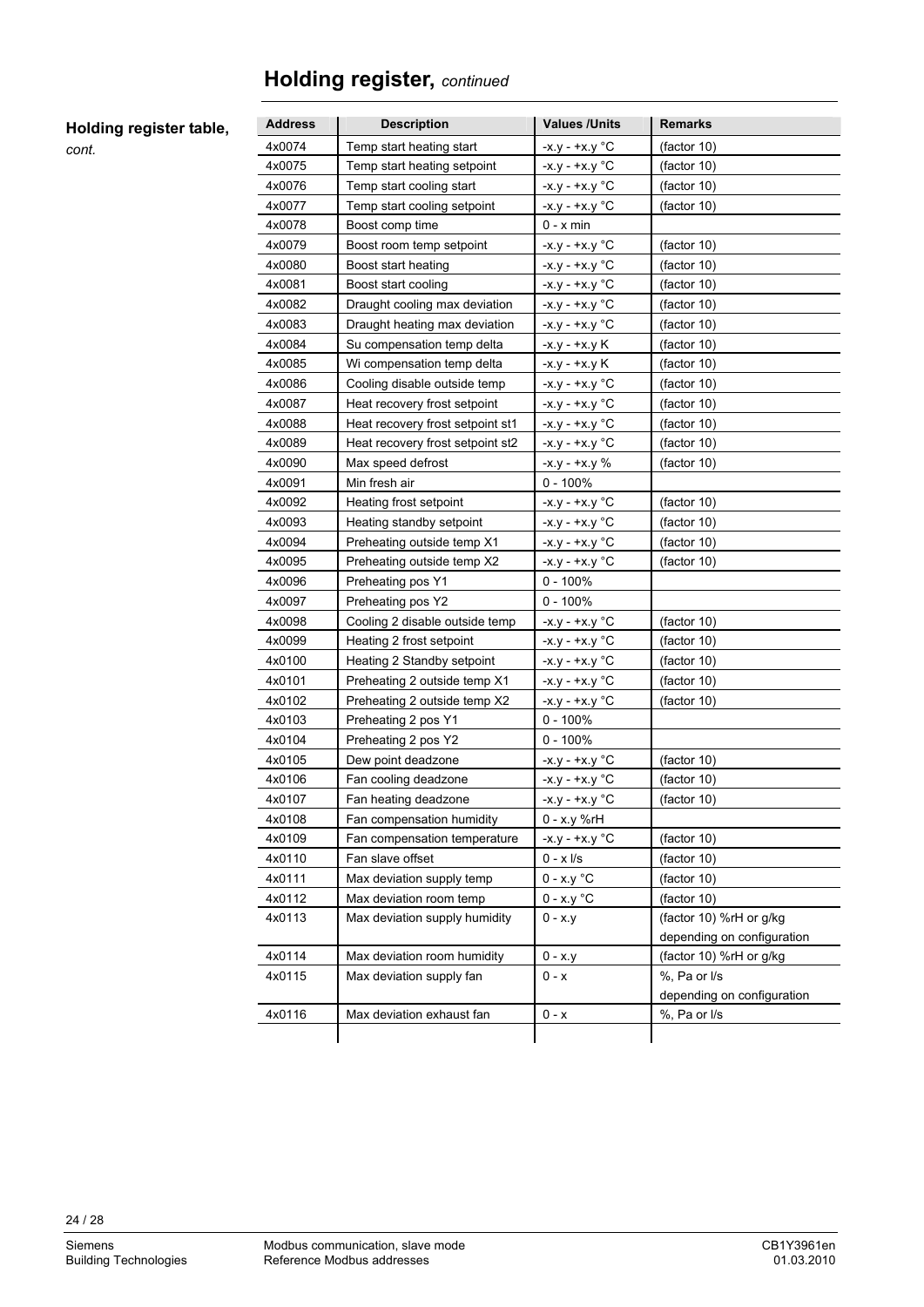#### **Holding register table,**

| <b>Address</b> | <b>Description</b>             | <b>Values /Units</b>                   | <b>Remarks</b>            |
|----------------|--------------------------------|----------------------------------------|---------------------------|
|                |                                | Only for Module, Onboard not supported |                           |
|                |                                | Loop and cascade controller settings   |                           |
|                | X Controller Gain              | -x.yy - +x.yy                          | (factor 100), Signed Word |
|                | X Controller Integral          | $0 - x$ sec                            | <b>Unsigned Word</b>      |
|                | X Controller Differential      | $0 - x$ sec                            | <b>Unsigned Word</b>      |
|                |                                |                                        |                           |
| 4x0201         | Cooling                        | -x.yy - +x.yy                          | Gain                      |
| 4x0202         | Cooling                        | $0 - x$ sec                            | Integral                  |
| 4x0203         | Cooling                        | $0 - x$ sec                            | <b>Differential</b>       |
| 4x0204         | Heat recovery                  | -x.yy - +x.yy                          | Gain                      |
| 4x0205         | Heat recovery                  | $0 - x$ sec                            | Integral                  |
| 4x0206         | Heat recovery                  | $0 - x$ sec                            | Differential              |
| 4x0207         | Heat recovery frost protection | -x yy - +x yy                          | Gain                      |
| 4x0208         | Heat recovery frost protection | $0 - x$ sec                            | Integral                  |
| 4x0209         | Heat recovery frost protection | $0 - x$ sec                            | Differential              |
| 4x0210         | Heat recovery frost pressure   | $-X.$ yy $- +x.$ yy                    | Gain                      |
| 4x0211         | Heat recovery frost pressure   | $0 - x$ sec                            | Integral                  |
| 4x0212         | Heat recovery frost pressure   | $0 - x$ sec                            | Differential              |
| 4x0213         | Heat recovery damper           | -x.yy - +x.yy                          | Gain                      |
| 4x0214         | Heat recovery damper           | $0 - x$ sec                            | Integral                  |
| 4x0215         | Heat recovery damper           | $0 - x$ sec                            | Differential              |
| 4x0216         | Heating                        | -x yy - +x yy                          | Gain                      |
| 4x0217         | Heating                        | $0 - x$ sec                            | Integral                  |
| 4x0218         | Heating                        | $0 - x$ sec                            | Differential              |
| 4x0219         | Heating frost protection       | -x yy - +x yy                          | Gain                      |
| 4x0220         | Heating frost protection       | $0 - x$ sec                            | Integral                  |
| 4x0221         | Heating frost protection       | $0 - x$ sec                            | Differential              |
| 4x0222         | <b>Electrical heating</b>      | $-x.yy - +x.yy$                        | Gain                      |
| 4x0223         | <b>Electrical heating</b>      | $0 - x$ sec                            | Integral                  |
| 4x0224         | <b>Electrical heating</b>      | $0 - x$ sec                            | Differential              |
| 4x0225         | Cooling 2                      | $-X.$ yy $- +X.$ yy                    | Gain                      |
| 4x0226         | Cooling 2                      | $0 - x$ sec                            | Integral                  |
| 4x0227         | Cooling 2                      | $0 - x$ sec                            | Differential              |
| 4x0228         | Heating 2                      | $-X.YY - +X.YY$                        | Gain                      |
| 4x0229         | Heating 2                      | $0 - x$ sec                            | Integral                  |
| 4x0230         | Heating 2                      | $0 - x$ sec                            | Differential              |
| 4x0231         | Heating 2 frost protection     | -x yy - +x yy                          | Gain                      |
| 4x0232         | Heating 2 frost protection     | $0 - x$ sec                            | Integral                  |
| 4x0233         | Heating 2 frost protection     | $0 - x$ sec                            | Differential              |
| 4x0234         | <b>Electrical Heating 2</b>    | $-x$ yy $- +x$ yy                      | Gain                      |
| 4x0235         | <b>Electrical Heating 2</b>    | $0 - x$ sec                            | Integral                  |
| 4x0236         | <b>Electrical Heating 2</b>    | $0 - x \sec$                           | Differential              |
| 4x0237         | Min supply temperature         | $-X.$ yy $- +X.$ yy                    | Gain                      |
| 4x0238         | Min supply temperature         | $0 - x$ sec                            | Integral                  |
| 4x0239         | Min supply temperature         | $0 - x$ sec                            | Differential              |
| 4x0240         | Max supply temperature         | $-x.yy - +x.yy$                        | Gain                      |
| 4x0241         | Max supply temperature         | $0 - x$ sec                            | Integral                  |
| 4x0242         | Max supply temperature         | $0 - x \sec$                           | Differential              |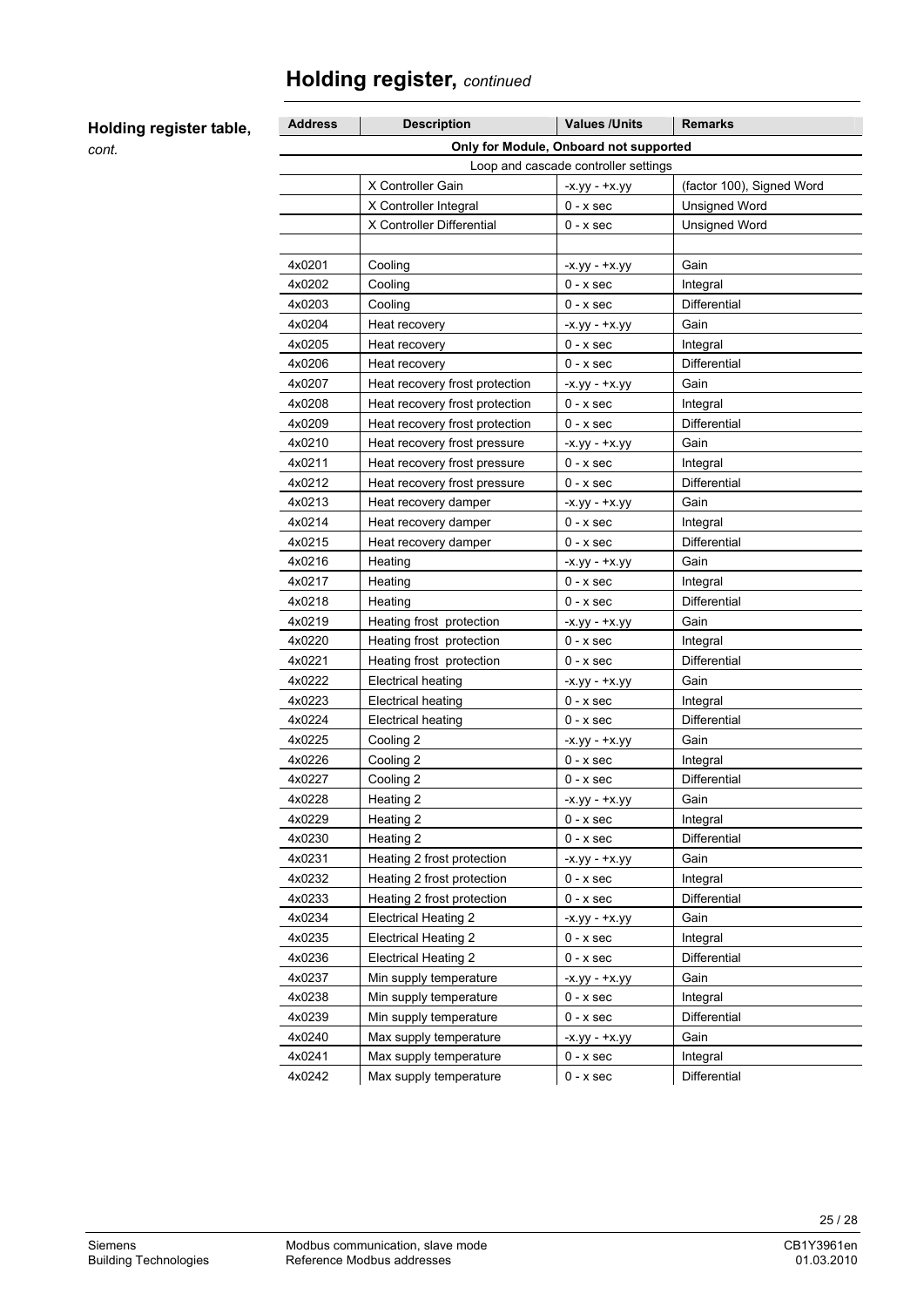#### **Holding register table,**

| <b>Address</b> | <b>Description</b>                     | <b>Values /Units</b> | <b>Remarks</b>      |  |  |
|----------------|----------------------------------------|----------------------|---------------------|--|--|
|                | Only for Module, Onboard not supported |                      |                     |  |  |
| 4x0243         | Fan cooling                            | -x.yy - +x.yy        | Gain                |  |  |
| 4x0244         | Fan cooling                            | $0 - x$ sec          | Integral            |  |  |
| 4x0245         | Fan cooling                            | $0 - x$ sec          | <b>Differential</b> |  |  |
| 4x0246         | Fan heating                            | $-x.yy - +x.yy$      | Gain                |  |  |
| 4x0247         | Fan heating                            | $0 - x$ sec          | Integral            |  |  |
| 4x0248         | Fan heating                            | $0 - x$ sec          | <b>Differential</b> |  |  |
| 4x0249         | Fan compensation temperature           | $-x.yy - +x.yy$      | Gain                |  |  |
| 4x0250         | Fan compensation temperature           | $0 - x$ sec          | Integral            |  |  |
| 4x0251         | Fan compensation temperature           | $0 - x$ sec          | <b>Differential</b> |  |  |
| 4x0252         | Fan compensation humidity              | $-x.yy - +x.yy$      | Gain                |  |  |
| 4x0253         | Fan compensation humidity              | $0 - x$ sec          | Integral            |  |  |
| 4x0254         | Fan compensation humidity              | $0 - x$ sec          | Differential        |  |  |
| 4x0255         | Supply fan                             | $-x.yy - +x.yy$      | Gain                |  |  |
| 4x0256         | Supply fan                             | $0 - x$ sec          | Integral            |  |  |
| 4x0257         | Supply fan                             | $0 - x$ sec          | <b>Differential</b> |  |  |
| 4x0258         | Exhaust fan                            | -x.yy - +x.yy        | Gain                |  |  |
| 4x0259         | Exhaust fan                            | $0 - x$ sec          | Integral            |  |  |
| 4x0260         | Exhaust fan                            | $0 - x$ sec          | <b>Differential</b> |  |  |
| 4x0261         | Humidification                         | -x yy - +x yy        | Gain                |  |  |
| 4x0262         | Humidification                         | $0 - x$ sec          | Integral            |  |  |
| 4x0263         | Humidification                         | $0 - x$ sec          | <b>Differential</b> |  |  |
| 4x0264         | Max supply humidity                    | -x.yy - +x.yy        | Gain                |  |  |
| 4x0265         | Max supply humidity                    | $0 - x$ sec          | Integral            |  |  |
| 4x0266         | Max supply humidty                     | $0 - x$ sec          | Differential        |  |  |
| 4x0267         | Dehumidification                       | -x.yy - +x.yy        | Gain                |  |  |
| 4x0268         | Dehumidification                       | $0 - x$ sec          | Integral            |  |  |
| 4x0269         | Dehumidification                       | $0 - x$ sec          | Differential        |  |  |
| 4x0270         | Air quality                            | $-x.yy - +x.yy$      | Gain                |  |  |
| 4x0271         | Air quality                            | $0 - x$ sec          | Integral            |  |  |
| 4x0272         | Air quality                            | $0 - x$ sec          | Differential        |  |  |
| 4x0273         | Cascade controller temperature         | -x.yy - +x.yy        | Gain                |  |  |
| 4x0274         | Cascade controller temperature         | $0 - x$ sec          | Integral            |  |  |
| 4x0275         | Cascade controller humidity            | -x.yy - +x.yy        | Gain                |  |  |
| 4x0276         | Cascade controller humidity            | $0 - x$ sec          | Integral            |  |  |
|                |                                        |                      |                     |  |  |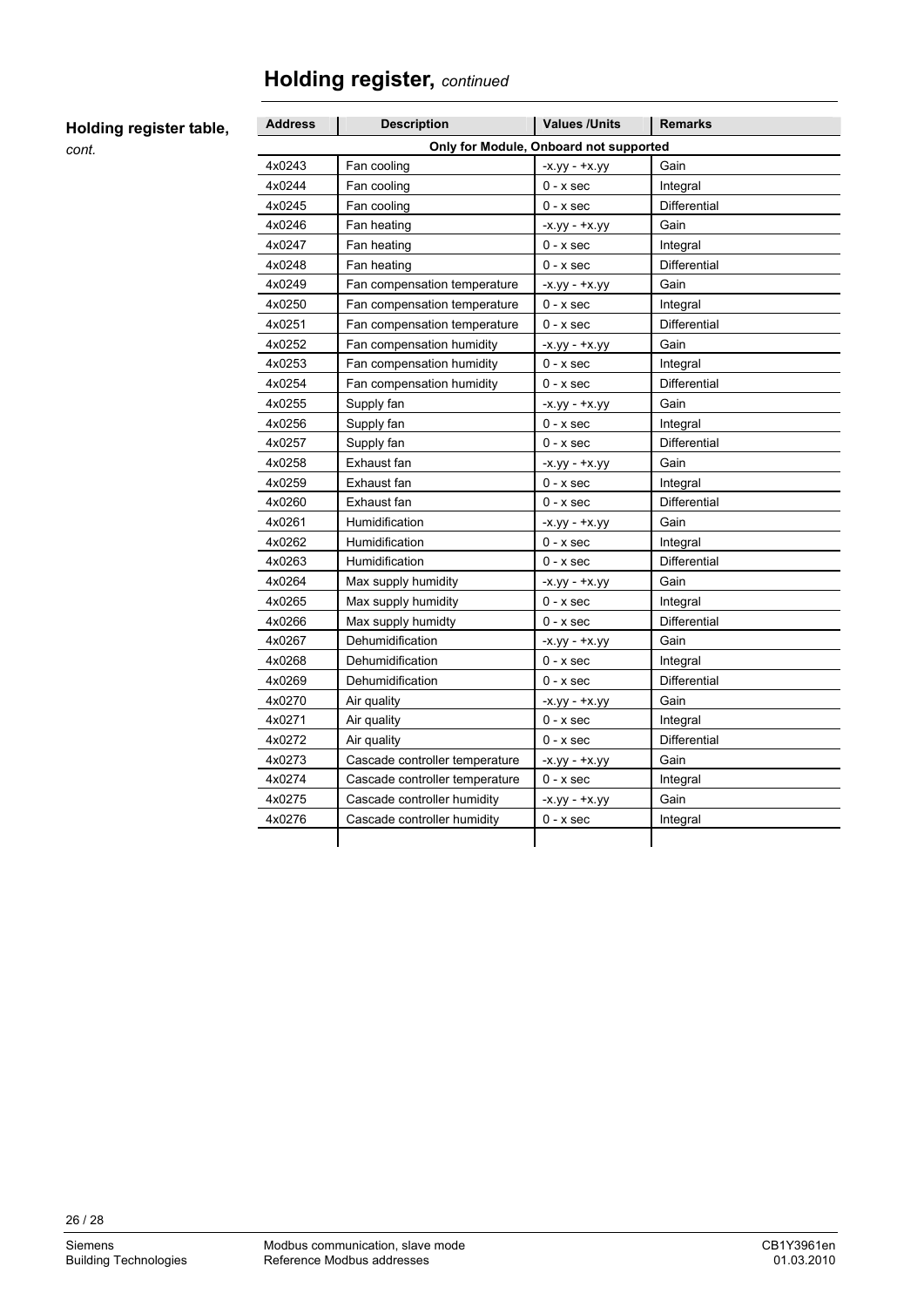# **Index**

| A |  |
|---|--|
| в |  |
| C |  |
| D |  |

| н |  |
|---|--|
|   |  |
| M |  |
| R |  |